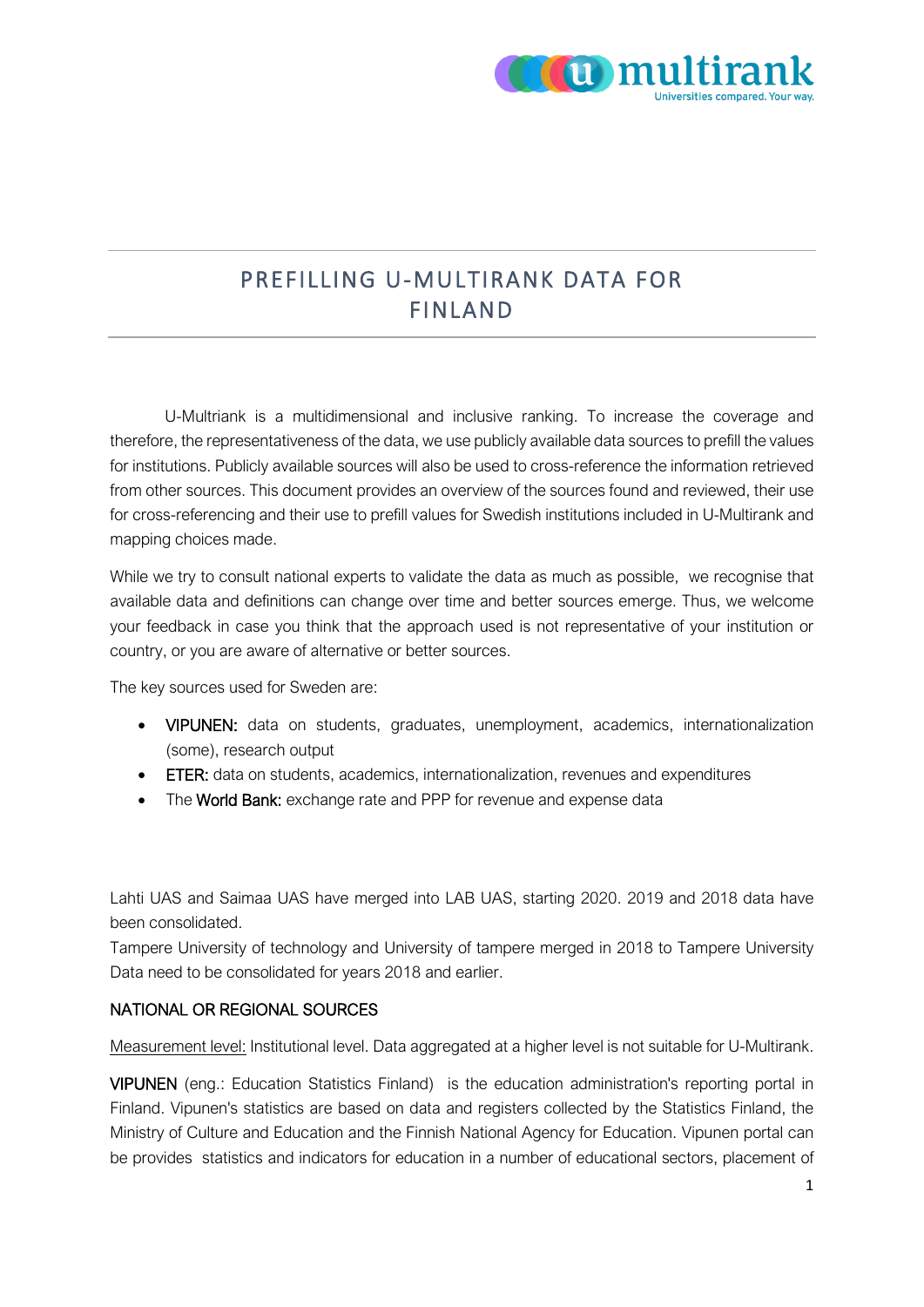

students after completion, research conducted in higher education institutions, the population's educational structure and the socio-economic background of students.<sup>[1](#page-1-0)</sup>

Data obtained:

- Student data (e.g. number of students per program, graduates by field of specialisation, unemployment foreign students)
- Data on academic staff (e.g. academic staff employed(FTE), thereof doctoral candidates, female and foreign academic staff)
- Research Output (e.g. academic and professional publications, art-related research output)

#### EUROPEAN SOURCES

Measurement level: Institutional level. Data aggregated at a higher level is not suitable for U-Multirank.

ETER (the European Tertiary Education Register) is a database collecting information on Higher Education Institutions (HEIs) in Europe. It contains data on educational activities, staff, finances and research activities as well as basic characteristics and geographical position. The main specificity of ETER is providing data at the level of individual higher education institutions, complementary to educational statistics at the country and regional level provided by EUROSTAT[2](#page-1-1).

Data obtained\*:

- Student data (e.g. number of students per program and gender, graduates by field of specialisation, student mobility)
- Data on academic staff (e.g. academic staff employed(FTE/HC; gender; foreign staff), doctoral students)
- Revenue data (e.g. amount per category, core, third-party funding)
- Expenditure data (e.g. personnel expenditures, non-personnel, capital expenditures)

\*Note: Data is only used to validate corresponding fields in the national database if deemed necessary

#### INTERNATIONAL SOURCES

Measurement level: Institutional level except exchange rate and PPP, which is required on a country level.

(the) World Bank provides financial and technical assistance to developing countries. At the World Bank, the Development Data Group coordinates statistical and data work and maintains a number of

<span id="page-1-0"></span><sup>&</sup>lt;sup>1</sup>Vipunen. (2022). Vipunen – Education Statistics Finland. Retrieved from Vipunen: [https://vipunen.fi/en](https://vipunen.fi/en-gb/home)[gb/home](https://vipunen.fi/en-gb/home)

<span id="page-1-1"></span><sup>2</sup> ETER. (2019). About ETER. Retrieved from ETER Project: https://www.eter-project.com/#/info/about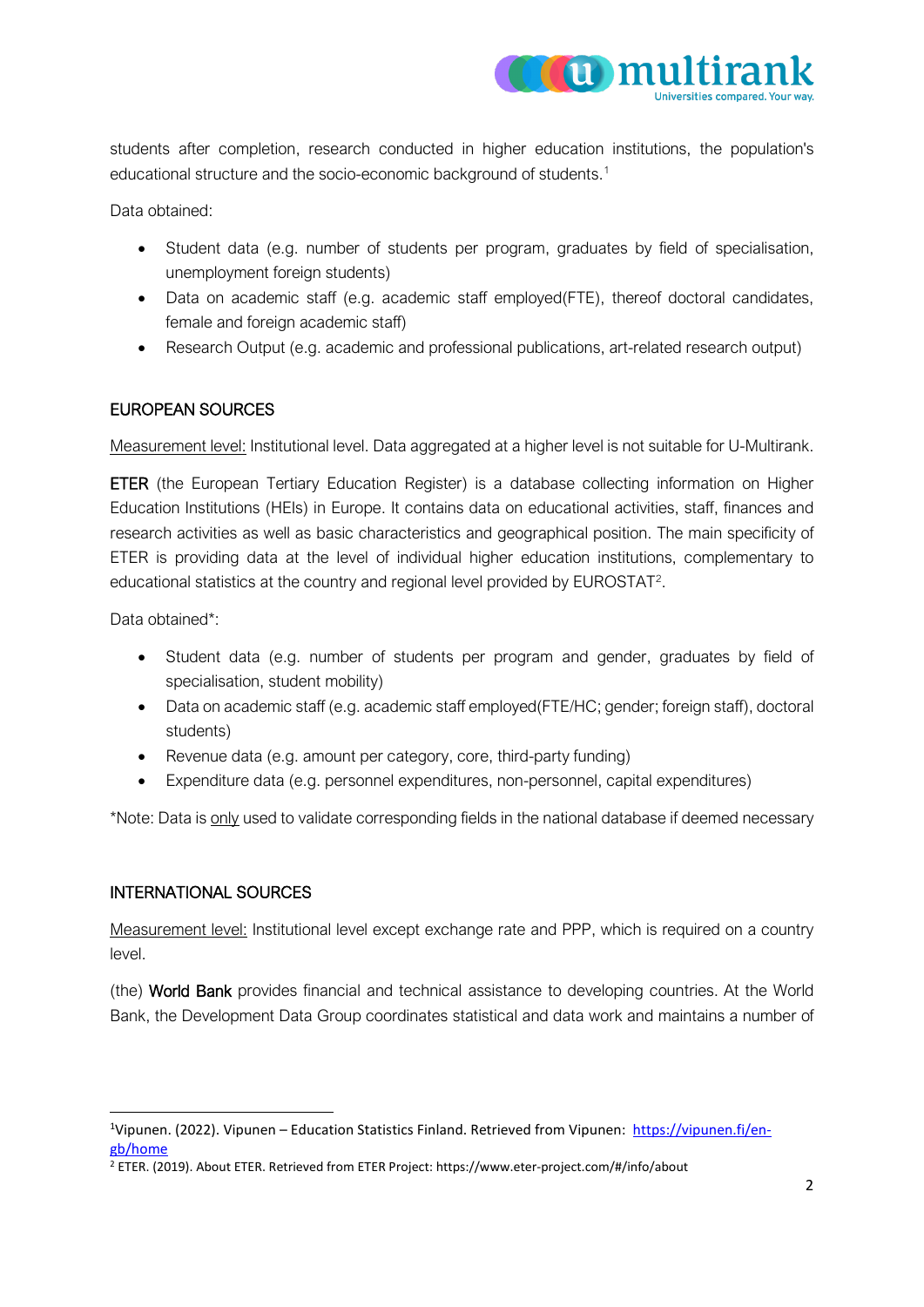

macro, financial and sector databases. The World Bank's data bank contains a large array of publicly available data<sup>3</sup>, including exchange rate and PPP data.

Data obtained:

• Data on exchange rates and PPP rates to converts and compare revenue and expense data

<span id="page-2-0"></span><sup>3</sup> World Bank. (2019). The World Bank Data. Retrieved from About us: https://data.worldbank.org/about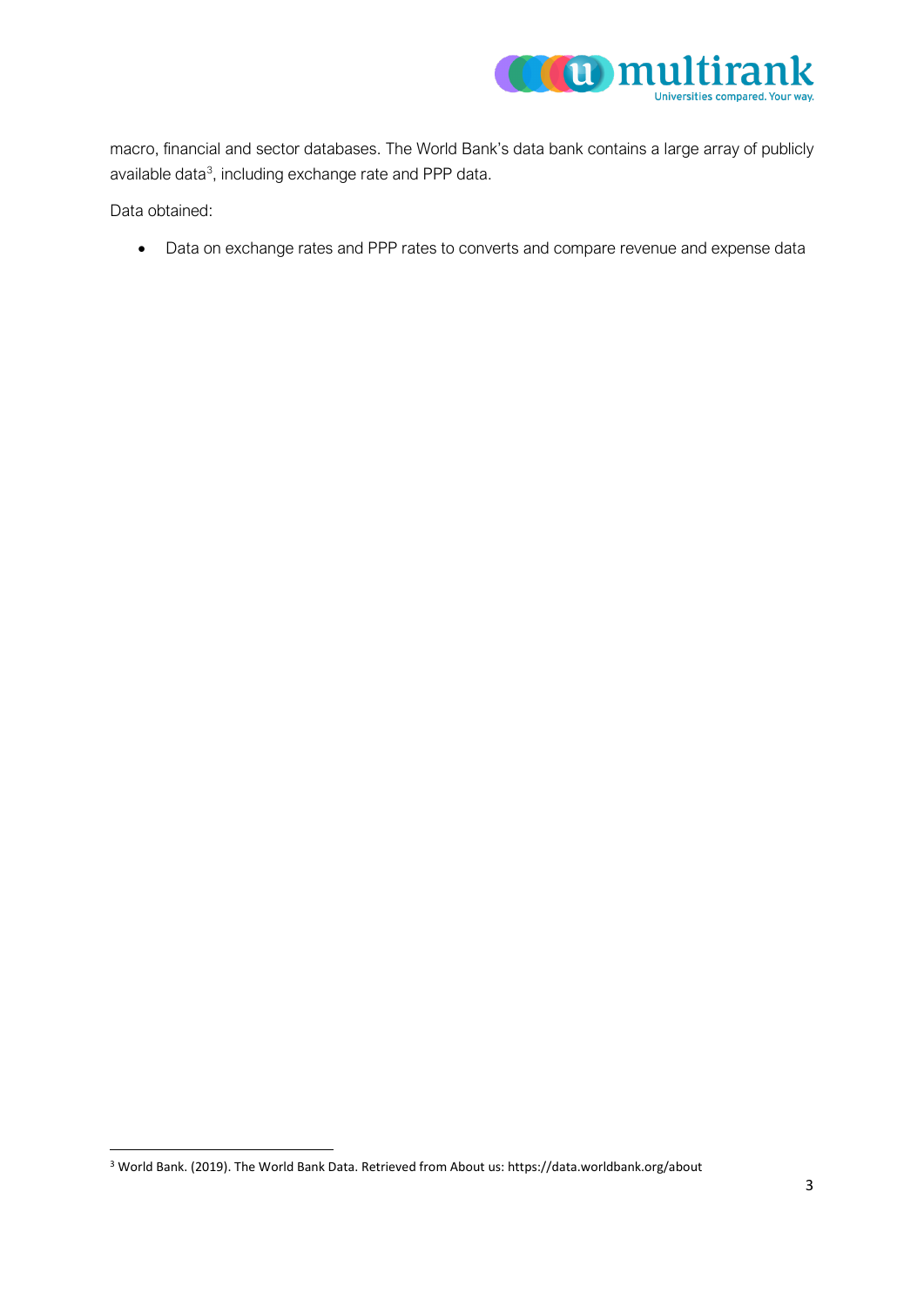

## APPENDIX

| <b>U-Multirank</b><br>Question | Data element      | <b>Mapped element</b>                                                                                                                                                                                    |
|--------------------------------|-------------------|----------------------------------------------------------------------------------------------------------------------------------------------------------------------------------------------------------|
| Q4: Programs                   |                   |                                                                                                                                                                                                          |
|                                |                   |                                                                                                                                                                                                          |
|                                | <b>Bachelor</b>   | 3-year programs at Universities [180 ECTS];                                                                                                                                                              |
|                                |                   | 3.5 - 4 year programs at Universities of Applied Sciences [210-240 ECTS]                                                                                                                                 |
|                                |                   | Note from a country expert: Study time in Vipunen database is gross-study time, meaning that it includes<br>absent-periods. One might be absent because of military service or being on maternity leave. |
|                                | Master            | 2 year programs at Universities [120 ECTS]                                                                                                                                                               |
|                                |                   |                                                                                                                                                                                                          |
|                                |                   | Note from a country expert: Study time in Vipunen database is gross-study time, meaning that it includes                                                                                                 |
|                                |                   | absent-periods. One might be absent because of military service or being on maternity leave.                                                                                                             |
|                                | Doctorate/PhD     | Note from a country expert: Based on ECTS, usually not a full-time study. In the university act there is no<br>limit on study time for doctoral students.                                                |
| Q5: Students                   | Students enrolled |                                                                                                                                                                                                          |
|                                |                   | Vipunen [Education Statistics Finland]<br>source:                                                                                                                                                        |
|                                |                   | University education<br>Type of HEI                                                                                                                                                                      |
|                                |                   | Students and degrees/ Students/ University<br>Category                                                                                                                                                   |
|                                |                   | xlsx sheet:<br>Item 1                                                                                                                                                                                    |
|                                |                   | variables:<br>[Students]; [Statistical year]; [University]                                                                                                                                               |
|                                |                   | Total students per institution for each year.<br>function:                                                                                                                                               |
|                                |                   | UMR 2022 edition uses 2018,2019 and 2022 data.                                                                                                                                                           |
|                                |                   | https://vipunen.fi/en-gb/university/Pages/Opiskelijat-ja-tutkinnot.aspx<br>Category                                                                                                                      |
|                                |                   | description:                                                                                                                                                                                             |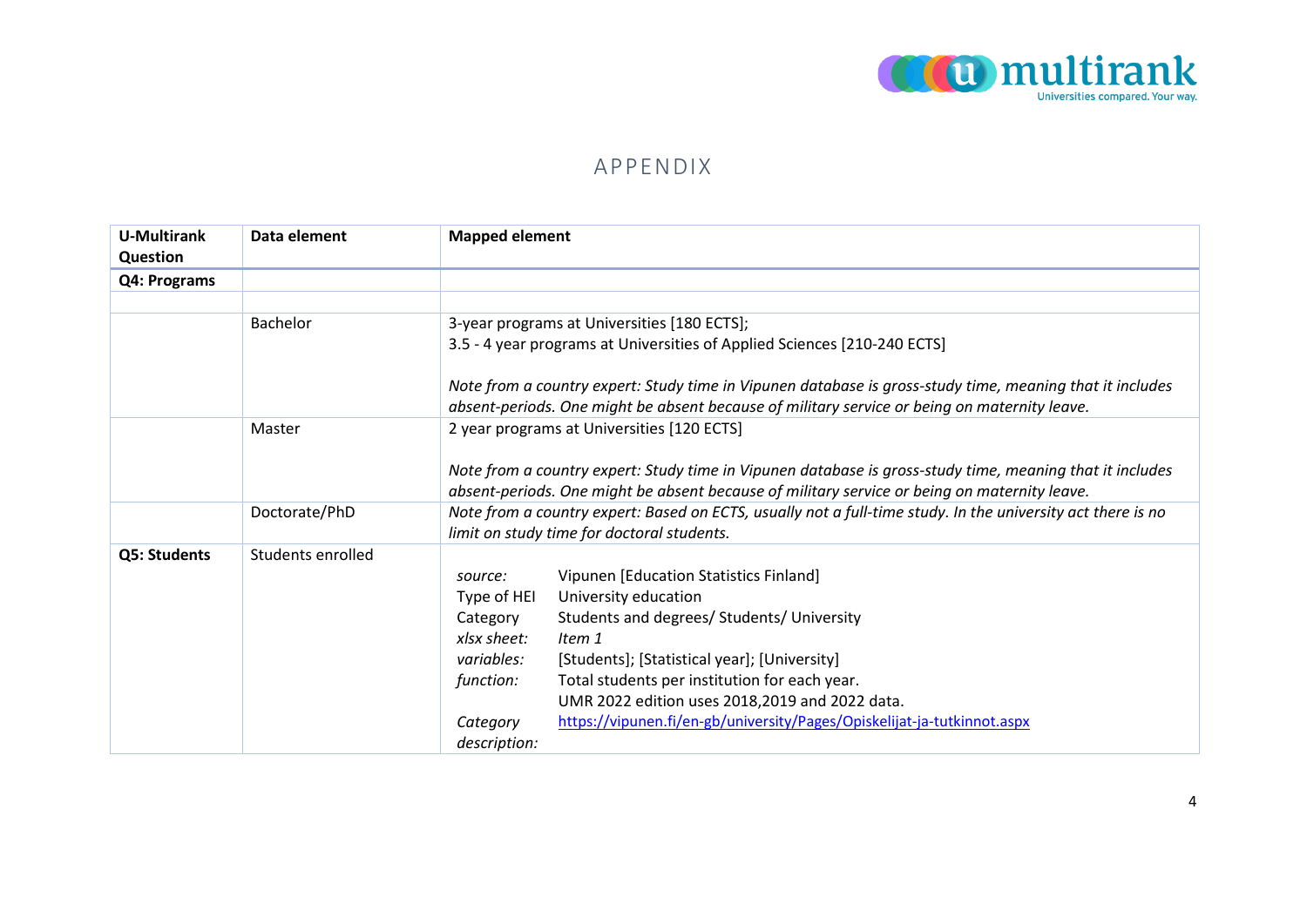

|                          | data file:<br>source:<br>Type of HEI<br>Category<br>xlsx sheet:<br>variables:<br>function:<br>Category<br>description:<br>data file: | https://vipunen.fi/en-gb/ layouts/15/xlviewer.aspx?id=/en-<br>gb/Reports/Yliopistokoulutuksen%20opiskelijat-n%C3%A4k%C3%B6kulma-yliopisto EN.xlsb<br>Vipunen [Education Statistics Finland]<br>University of applied sciences education<br>Students and degrees/ Students/ University of applied sciences<br>Students in UAS education<br>[Students]; [Statistical year]; [Univ. of applied sciences]<br>Total students per institution for each year.<br>UMR 2022 edition uses 2018,2019 and 2022 data.<br>https://vipunen.fi/en-gb/polytechnic/Pages/Opiskelijat-ja-tutkinnot.aspx<br>https://vipunen.fi/en-gb/ layouts/15/xlviewer.aspx?id=/en-<br>gb/Reports/Yliopistokoulutuksen%20opiskelijat-n%C3%A4k%C3%B6kulma-yliopisto_EN.xlsb |
|--------------------------|--------------------------------------------------------------------------------------------------------------------------------------|-------------------------------------------------------------------------------------------------------------------------------------------------------------------------------------------------------------------------------------------------------------------------------------------------------------------------------------------------------------------------------------------------------------------------------------------------------------------------------------------------------------------------------------------------------------------------------------------------------------------------------------------------------------------------------------------------------------------------------------------|
| Female students enrolled | source:<br>Type of HEI<br>Category<br>xlsx sheet:<br>variables:<br>function:<br>Category<br>description:<br>data file:               | Vipunen [Education Statistics Finland]<br>University education<br>Students and degrees/ Students/ University<br>Item 1<br>[Students]; [Gender]; [Statistical year]; [University]<br>Total female students per institution for each year.<br>UMR 2022 edition uses 2018,2019 and 2022 data<br>https://vipunen.fi/en-gb/university/Pages/Opiskelijat-ja-tutkinnot.aspx<br>https://vipunen.fi/en-gb/ layouts/15/xlviewer.aspx?id=/en-<br>gb/Reports/Yliopistokoulutuksen%20opiskelijat-n%C3%A4k%C3%B6kulma-yliopisto EN.xlsb                                                                                                                                                                                                                 |
|                          | source:                                                                                                                              | Vipunen [Education Statistics Finland]                                                                                                                                                                                                                                                                                                                                                                                                                                                                                                                                                                                                                                                                                                    |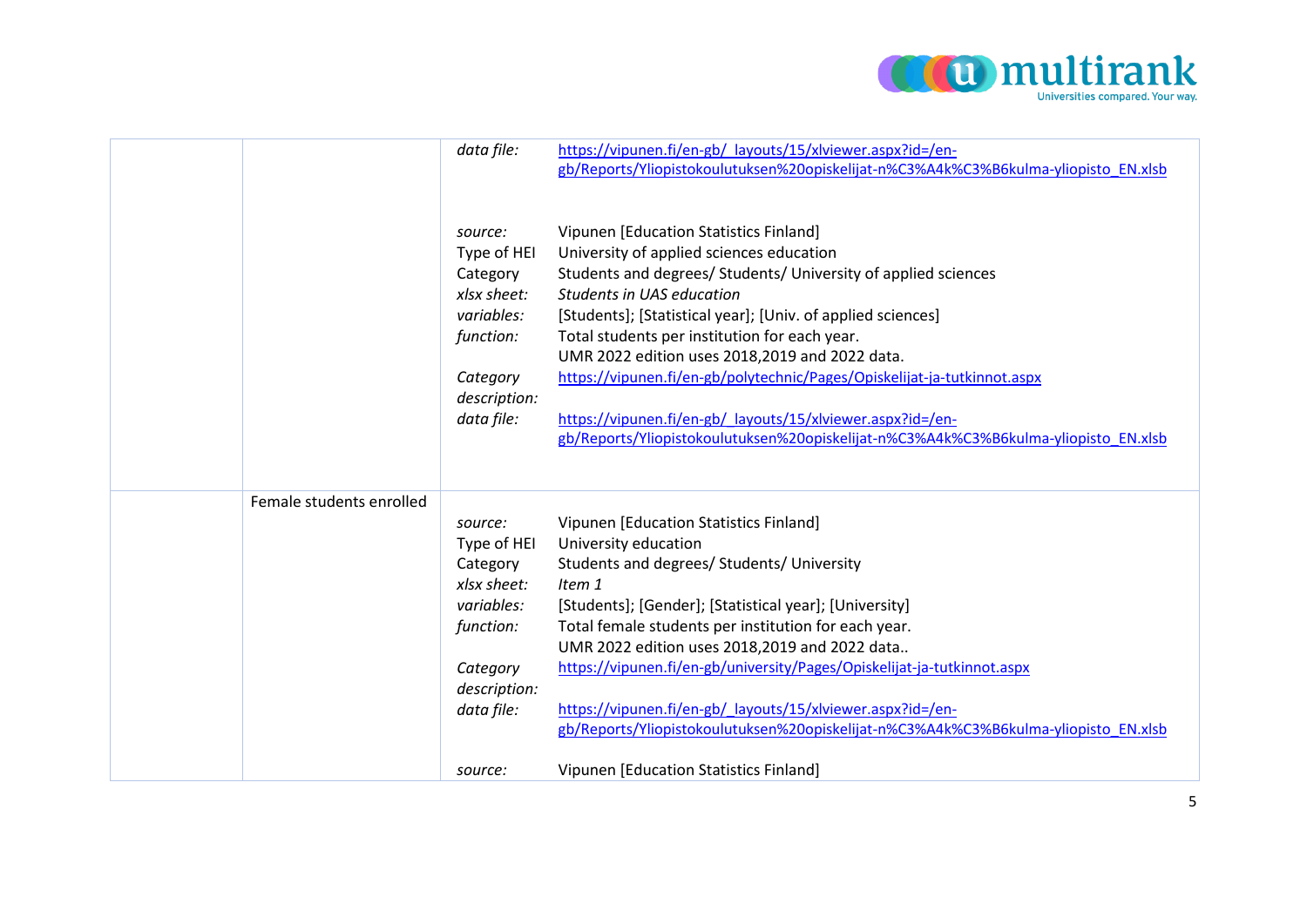

|                                         |                                    | Type of HEI<br>Category<br>xlsx sheet:<br>variables:<br>function:<br>Category<br>description:<br>data file:            | University of applied sciences education<br>Students and degrees/ Students/ University of applied sciences<br>Students in UAS education<br>[Students]; [Gender]; [Statistical year]; [Univ. of applied sciences]<br>Total female students per institution for each year.<br>UMR 2022 edition uses 2018,2019 and 2022 data.<br>https://vipunen.fi/en-gb/polytechnic/Pages/Opiskelijat-ja-tutkinnot.aspx<br>https://vipunen.fi/en-gb/_layouts/15/xlviewer.aspx?id=/en-<br>gb/Reports/Yliopistokoulutuksen%20opiskelijat-n%C3%A4k%C3%B6kulma-yliopisto EN.xlsb                      |
|-----------------------------------------|------------------------------------|------------------------------------------------------------------------------------------------------------------------|----------------------------------------------------------------------------------------------------------------------------------------------------------------------------------------------------------------------------------------------------------------------------------------------------------------------------------------------------------------------------------------------------------------------------------------------------------------------------------------------------------------------------------------------------------------------------------|
| Q6:<br><b>International</b><br>students | Foreign degree seeking<br>students | source:<br>Type of HEI<br>Category<br>xlsx sheet:<br>variables:<br>function:<br>Category<br>description:<br>data file: | Vipunen [Education Statistics Finland]<br>University education<br>International activity/ Foreign students and graduates at universities/ University<br>Item 1<br>[Foreign students]; [Statistical year]; [University]<br>Foreign students per institution for each year.<br>UMR 2022 edition uses 2018,2019 and 2022 data.<br>https://vipunen.fi/en-gb/university/Pages/Kansainv%C3%A4lisyys.aspx<br>https://vipunen.fi/en-gb/ layouts/15/xlviewer.aspx?id=/en-<br>gb/Reports/Yliopistokoulutuksen%20ulkomaalaiset%20opiskelijat-<br>%20n%C3%A4k%C3%B6kulma%20yliopisto EN.xlsb |
|                                         |                                    | source:<br>Type of HEI<br>Category<br>xlsx sheet:<br>variables:                                                        | Vipunen [Education Statistics Finland]<br>University of applied sciences education<br>International activity/ Foreign students/ University of applied sciences<br>Item 1<br>[Foreign students]; [Statistical year]; [Univ. of applied sciences]                                                                                                                                                                                                                                                                                                                                  |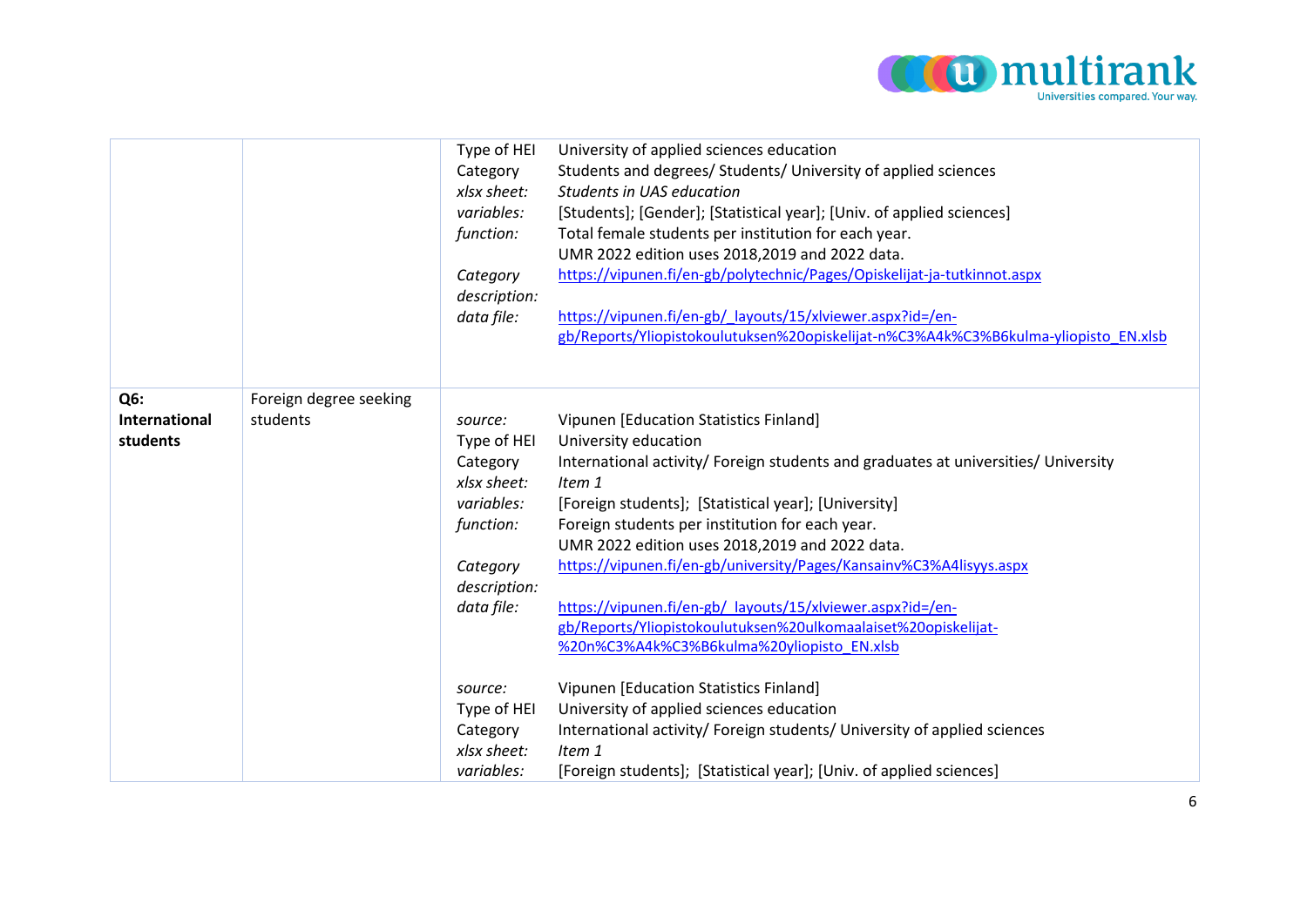

|                     |                                                             | function:<br>Category<br>description:<br>data file:             | Foreign students per institution for each year.<br>UMR 2022 edition uses 2018,2019 and 2022 data<br>https://vipunen.fi/en-gb/polytechnic/Pages/Kansainv%C3%A4lisyys.aspx<br>https://vipunen.fi/en-gb/ layouts/15/xlviewer.aspx?id=/en-<br>gb/Reports/Ammattikorkeakoulutuksen%20ulkomaalaiset%20opiskelijat-<br>%20n%C3%A4k%C3%B6kulma%20amk EN.xlsb |
|---------------------|-------------------------------------------------------------|-----------------------------------------------------------------|------------------------------------------------------------------------------------------------------------------------------------------------------------------------------------------------------------------------------------------------------------------------------------------------------------------------------------------------------|
| Q7: New<br>entrants | New entrants enrolled in<br>1st year bachelor<br>programmes | source:<br>Type of HEI<br>Category<br>xlsx sheet:<br>variables: | Vipunen [Education Statistics Finland]<br>University education<br>Students and degrees/ New students/ University<br>Item 1<br>[New students]; [Level of ed, tier 1(value - Bachelor's or equivalent level)]; [Statistical<br>year]; [University]                                                                                                     |
|                     |                                                             | function:                                                       | Total new students per institution, categorized by level of education (bachelor's degree)<br>for each year.<br>UMR 2022 edition uses 2018,2019 and 2022 data.*Internal transfers are excluded from<br>new students while external transfers are included.                                                                                            |
|                     |                                                             | Category<br>description:<br>data file:                          | https://vipunen.fi/en-gb/university/Pages/Opiskelijat-ja-tutkinnot.aspx<br>https://vipunen.fi/en-gb/_layouts/15/xlviewer.aspx?id=/en-                                                                                                                                                                                                                |
|                     |                                                             | source:                                                         | gb/Reports/Yliopistokoulutuksen%20uudet%20opiskelijat-<br>n%C3%A4k%C3%B6kulma%20yliopisto EN.xlsb<br>Vipunen [Education Statistics Finland]                                                                                                                                                                                                          |
|                     |                                                             | Type of HEI<br>Category<br>xlsx sheet:                          | University of applied sciences education<br>Students and degrees/ New students/ University of applied sciences<br>Item 1                                                                                                                                                                                                                             |
|                     |                                                             | variables:                                                      | [New students]; [Level of ed, tier 1(value - Bachelor's or equivalent level)]; [Statistical<br>year]; [Univ. of applied sciences]                                                                                                                                                                                                                    |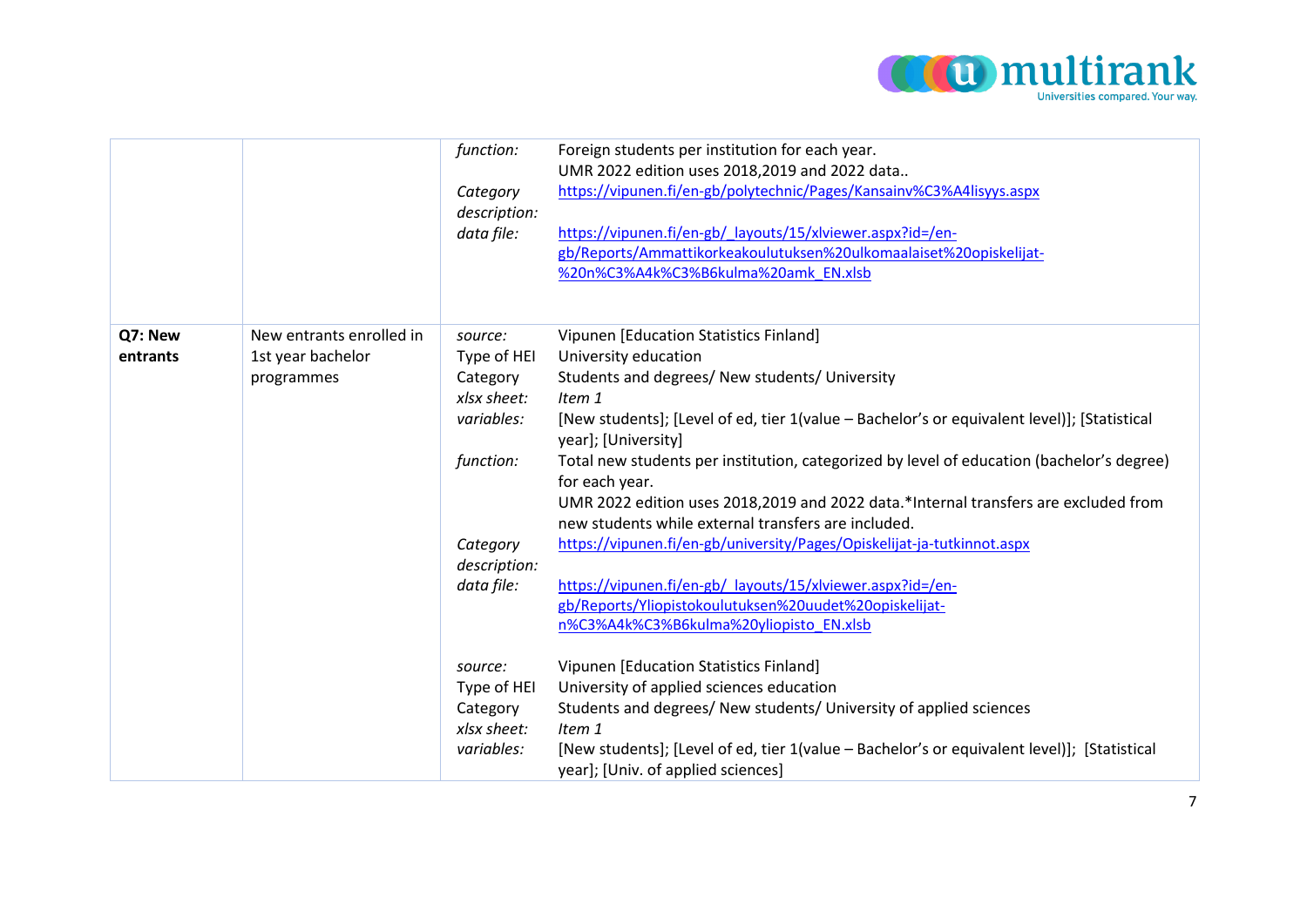

|                          | function:    | Total new students per institution, categorized by level of education (bachelor's degree)<br>for each year.<br>UMR 2022 edition uses 2018,2019 and 2022 data |
|--------------------------|--------------|--------------------------------------------------------------------------------------------------------------------------------------------------------------|
|                          | Category     | https://vipunen.fi/en-gb/polytechnic/Pages/Opiskelijat-ja-tutkinnot.aspx                                                                                     |
|                          | description: |                                                                                                                                                              |
|                          | data file:   | https://vipunen.fi/en-gb/ layouts/15/xlviewer.aspx?id=/en-                                                                                                   |
|                          |              | gb/Reports/Ammattikorkeakoulujen%20aloittaneet%20vuodesta%202011%20-                                                                                         |
|                          |              | %20amk_EN.xlsb                                                                                                                                               |
|                          |              |                                                                                                                                                              |
| New entrants enrolled in |              |                                                                                                                                                              |
| 1st year master          | source:      | Vipunen [Education Statistics Finland]                                                                                                                       |
| programmes               | Type of HEI  | University education                                                                                                                                         |
|                          | Category     | Students and degrees/ New students/ University                                                                                                               |
|                          | xlsx sheet:  | Item 1                                                                                                                                                       |
|                          | variables:   | [New students]; [Level of ed, tier 1(value - Master's or equivalent level)]; [Statistical<br>year]; [University]                                             |
|                          | function:    | Total new students per institution, categorized by level of education (master's degree) for<br>each year.                                                    |
|                          |              | UMR 2022 edition uses 2018,2019 and 2022 data.                                                                                                               |
|                          |              | *Internal transfers are excluded from new students while external transfers are included.                                                                    |
|                          | Category     | https://vipunen.fi/en-gb/university/Pages/Opiskelijat-ja-tutkinnot.aspx                                                                                      |
|                          | description: |                                                                                                                                                              |
|                          | data file:   | https://vipunen.fi/en-gb/ layouts/15/xlviewer.aspx?id=/en-                                                                                                   |
|                          |              | gb/Reports/Yliopistokoulutuksen%20uudet%20opiskelijat-                                                                                                       |
|                          |              | n%C3%A4k%C3%B6kulma%20yliopisto EN.xlsb                                                                                                                      |
|                          |              |                                                                                                                                                              |
|                          | source:      | Vipunen [Education Statistics Finland]                                                                                                                       |
|                          | Type of HEI  | University of applied sciences education                                                                                                                     |
|                          | Category     | Students and degrees/ New students/ University of applied sciences                                                                                           |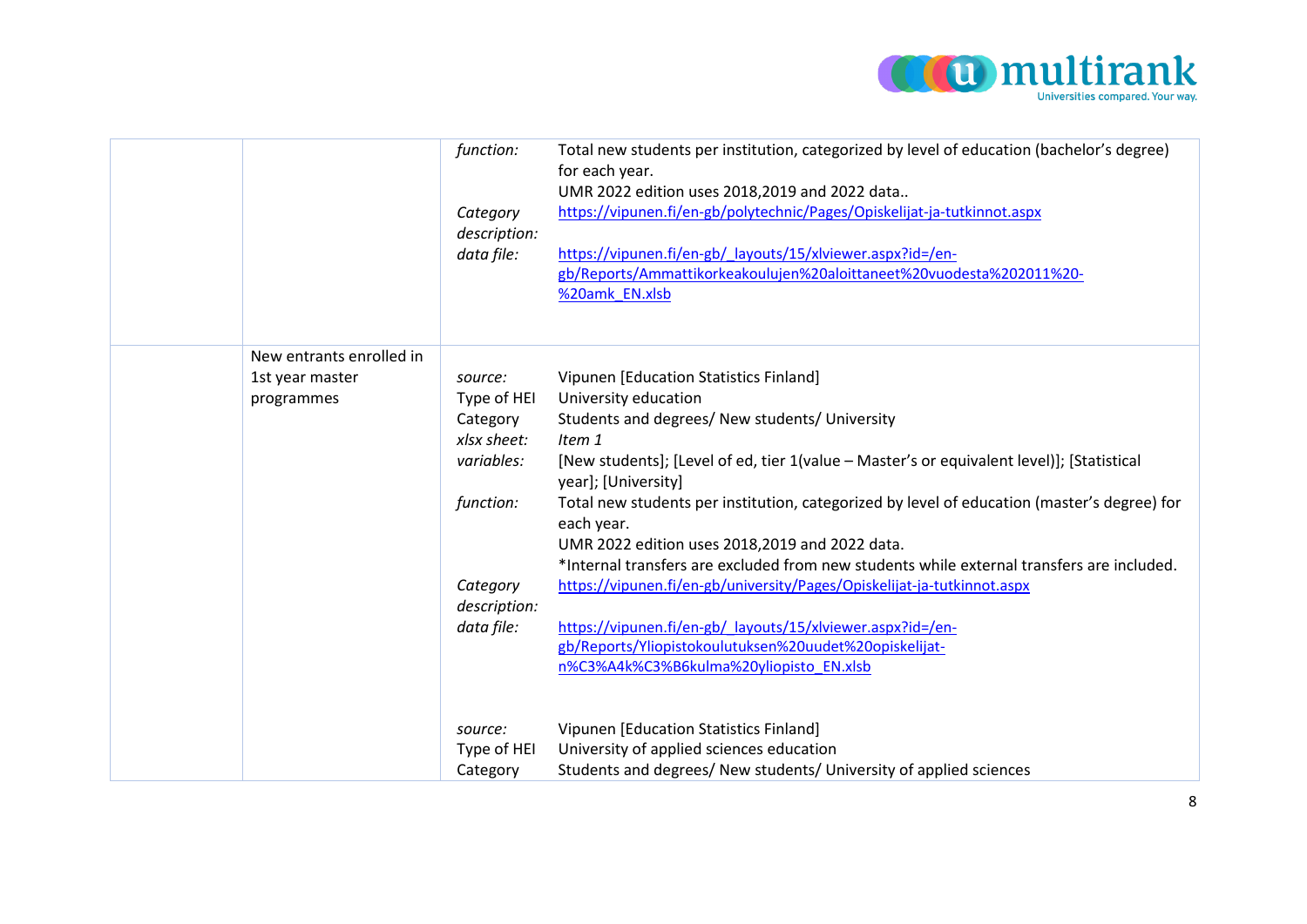

|               |              | xlsx sheet:  | Item 1                                                                                                        |
|---------------|--------------|--------------|---------------------------------------------------------------------------------------------------------------|
|               |              | variables:   | [New students]; [Level of ed, tier 1(value - Master's or equivalent level)]; [Statistical                     |
|               |              |              | year]; [Univ. of applied sciences]                                                                            |
|               |              | function:    | Total new students per institution, categorized by level of education (bachelor's degree)                     |
|               |              |              | for each year.                                                                                                |
|               |              |              | UMR 2022 edition uses 2018,2019 and 2022 data                                                                 |
|               |              | Category     | https://vipunen.fi/en-gb/polytechnic/Pages/Opiskelijat-ja-tutkinnot.aspx                                      |
|               |              | description: |                                                                                                               |
|               |              | data file:   | https://vipunen.fi/en-gb/_layouts/15/xlviewer.aspx?id=/en-                                                    |
|               |              |              | gb/Reports/Ammattikorkeakoulujen%20aloittaneet%20vuodesta%202011%20-                                          |
|               |              |              | %20amk EN.xlsb                                                                                                |
| Q9: Graduates |              |              |                                                                                                               |
|               | Short degree |              |                                                                                                               |
|               | Bachelor     | source:      | Vipunen [Education Statistics Finland]                                                                        |
|               |              | Type of HEI  | University education                                                                                          |
|               |              | Category     | Students and degrees/ Degrees/ University                                                                     |
|               |              | xlsx sheet:  | Item 1                                                                                                        |
|               |              | variables:   | [Degrees]; [Level of ed, tier 1(value - Bachelor's or equivalent level)]; [Statistical year];<br>[University] |
|               |              | function:    | Total number of Bachelor's degrees awarded per institution for each year.                                     |
|               |              |              | UMR 2022 edition uses one of the year's for 2018, 2019 and 2020 data.                                         |
|               |              | Category     | https://vipunen.fi/en-gb/university/Pages/Opiskelijat-ja-tutkinnot.aspx                                       |
|               |              | description: |                                                                                                               |
|               |              | data file:   | https://vipunen.fi/en-gb/ layouts/15/xlviewer.aspx?id=/en-                                                    |
|               |              |              | gb/Reports/Yliopistokoulutuksen%20tutkinnot-n%C3%A4k%C3%B6kulma-yliopisto EN.xlsb                             |
|               |              | source:      | Vipunen [Education Statistics Finland]                                                                        |
|               |              | Type of HEI  | University of applied sciences education                                                                      |
|               |              | Category     | Students and degrees/ Degrees/ University of applied sciences                                                 |
|               |              | xlsx sheet:  | Item 1                                                                                                        |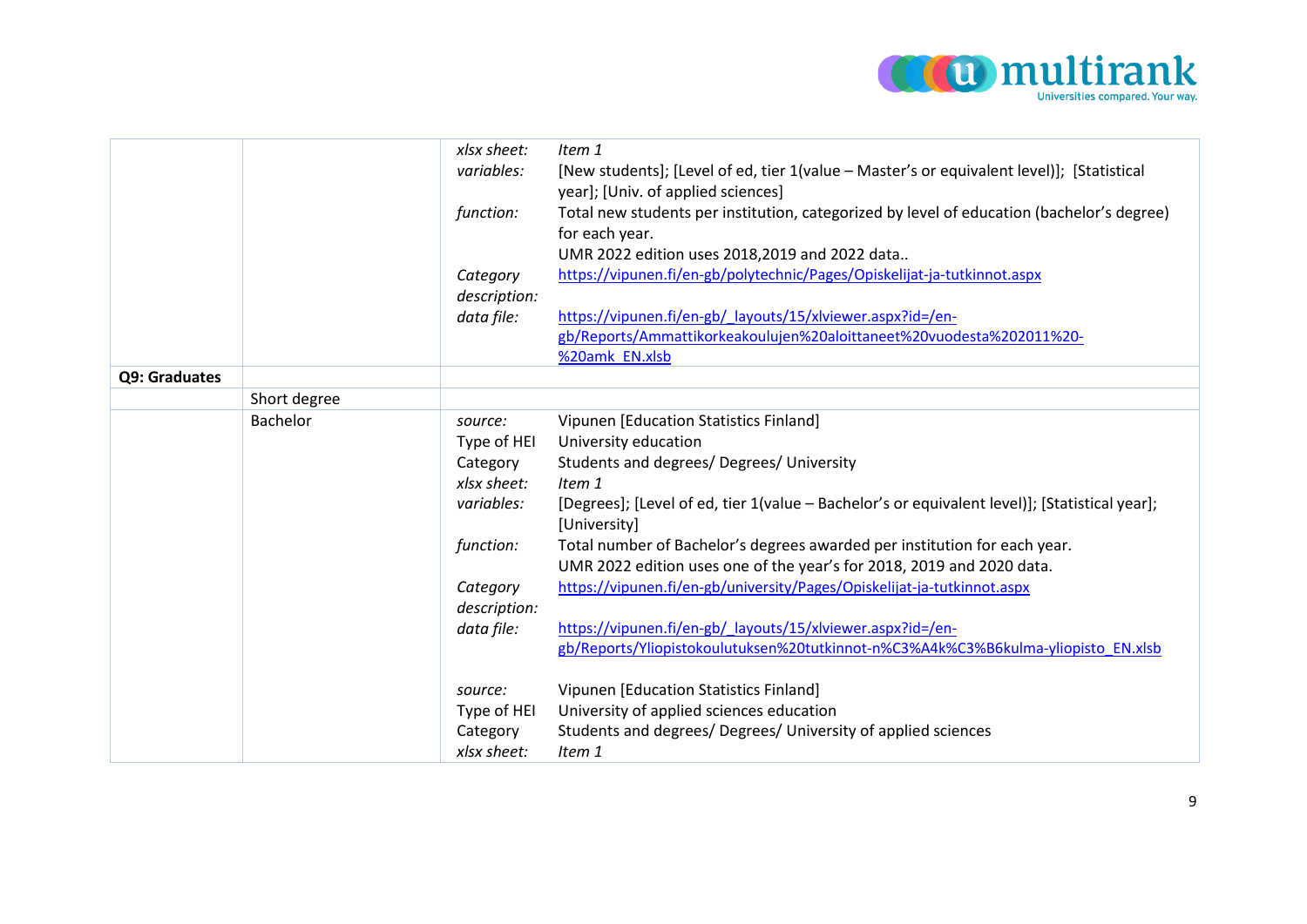

|                    | variables:   | [Degrees]; [Level of ed, tier 1(value - Bachelor's or equivalent level)]; [Statistical year];<br>[Univ. of applied sciences] |
|--------------------|--------------|------------------------------------------------------------------------------------------------------------------------------|
|                    | function:    | Total number of Bachelor's degrees awarded per institution for each year.                                                    |
|                    |              | UMR 2022 edition uses one of the year's for 2018, 2019 and 2020 data.                                                        |
|                    | Category     | https://vipunen.fi/en-gb/polytechnic/Pages/Opiskelijat-ja-tutkinnot.aspx                                                     |
|                    | description: |                                                                                                                              |
|                    | data file:   | https://vipunen.fi/en-gb/ layouts/15/xlviewer.aspx?id=/en-                                                                   |
|                    |              | gb/Reports/Ammattikorkeakoulujen%20tutkinnot%20-%20amk EN.xlsb                                                               |
|                    |              |                                                                                                                              |
|                    |              |                                                                                                                              |
| Bachelor part-time |              |                                                                                                                              |
| Master             | source:      | Vipunen [Education Statistics Finland]                                                                                       |
|                    | Type of HEI  | University education                                                                                                         |
|                    | Category     | Students and degrees/ Degrees/ University                                                                                    |
|                    | xlsx sheet:  | Item 1                                                                                                                       |
|                    | variables:   | [Degrees]; [Level of ed, tier 1(value - Master's or equivalent level)]; [Statistical year];<br>[University]                  |
|                    | function:    | Total number of Master's degrees awarded per institution for each year.                                                      |
|                    |              | UMR 2022 edition uses one of the year's for 2018, 2019 and 2020 data.                                                        |
|                    | Category     | https://vipunen.fi/en-gb/university/Pages/Opiskelijat-ja-tutkinnot.aspx                                                      |
|                    | description: |                                                                                                                              |
|                    | data file:   | https://vipunen.fi/en-gb/ layouts/15/xlviewer.aspx?id=/en-                                                                   |
|                    |              | gb/Reports/Yliopistokoulutuksen%20tutkinnot-n%C3%A4k%C3%B6kulma-yliopisto_EN.xlsb                                            |
|                    |              |                                                                                                                              |
|                    | source:      | Vipunen [Education Statistics Finland]                                                                                       |
|                    | Type of HEI  | University of applied sciences education                                                                                     |
|                    | Category     | Students and degrees/ Degrees/ University of applied sciences                                                                |
|                    | xlsx sheet:  | Item 1                                                                                                                       |
|                    | variables:   | [Degrees]; [Level of ed, tier 1(value - Master's or equivalent level)]; [Statistical year];                                  |
|                    |              | [Univ. of applied sciences]                                                                                                  |
|                    | function:    | Total number of Master's degrees awarded per institution for each year.                                                      |
|                    |              |                                                                                                                              |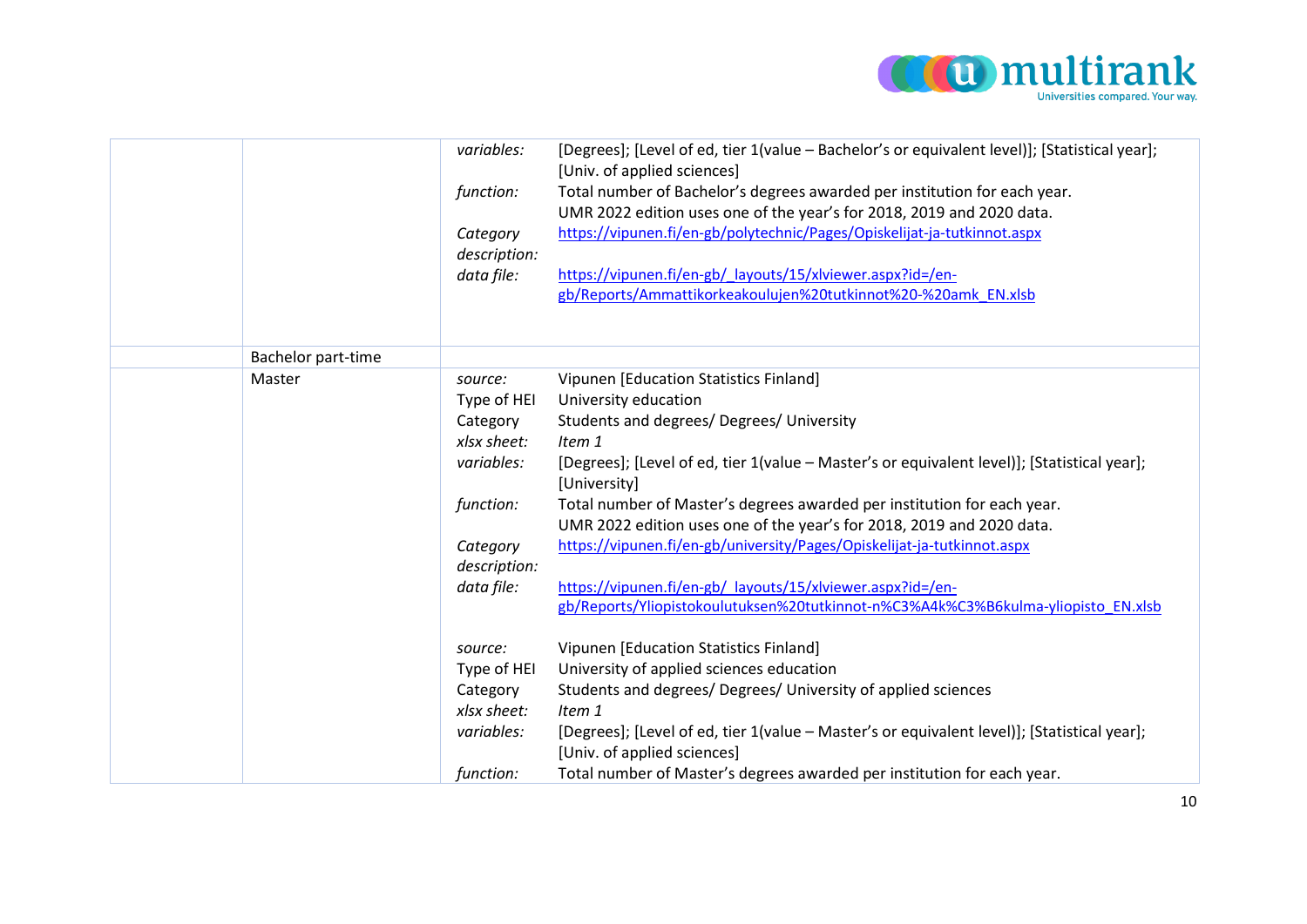

|                         |                       | UMR 2022 edition uses one of the year's for 2018, 2019 and 2020 data.                                                                                                                                                                                                                                                                                                                                                                                                              |
|-------------------------|-----------------------|------------------------------------------------------------------------------------------------------------------------------------------------------------------------------------------------------------------------------------------------------------------------------------------------------------------------------------------------------------------------------------------------------------------------------------------------------------------------------------|
|                         | Category              | https://vipunen.fi/en-gb/polytechnic/Pages/Opiskelijat-ja-tutkinnot.aspx                                                                                                                                                                                                                                                                                                                                                                                                           |
|                         | description:          |                                                                                                                                                                                                                                                                                                                                                                                                                                                                                    |
|                         | data file:            | https://vipunen.fi/en-gb/ layouts/15/xlviewer.aspx?id=/en-                                                                                                                                                                                                                                                                                                                                                                                                                         |
|                         |                       | gb/Reports/Ammattikorkeakoulujen%20tutkinnot%20-%20amk_EN.xlsb                                                                                                                                                                                                                                                                                                                                                                                                                     |
| <b>Master Part-time</b> |                       |                                                                                                                                                                                                                                                                                                                                                                                                                                                                                    |
| Long first degree       |                       |                                                                                                                                                                                                                                                                                                                                                                                                                                                                                    |
| Doctorate/PhD           | source:               | Vipunen [Education Statistics Finland]                                                                                                                                                                                                                                                                                                                                                                                                                                             |
|                         | Type of HEI           | University education                                                                                                                                                                                                                                                                                                                                                                                                                                                               |
|                         | Category              | Students and degrees/ Degrees/ University                                                                                                                                                                                                                                                                                                                                                                                                                                          |
|                         | xlsx sheet:           | Item 1                                                                                                                                                                                                                                                                                                                                                                                                                                                                             |
|                         | variables:            |                                                                                                                                                                                                                                                                                                                                                                                                                                                                                    |
|                         |                       |                                                                                                                                                                                                                                                                                                                                                                                                                                                                                    |
|                         |                       |                                                                                                                                                                                                                                                                                                                                                                                                                                                                                    |
|                         |                       | Licentiate degrees).                                                                                                                                                                                                                                                                                                                                                                                                                                                               |
|                         |                       |                                                                                                                                                                                                                                                                                                                                                                                                                                                                                    |
|                         |                       | https://vipunen.fi/en-gb/university/Pages/Opiskelijat-ja-tutkinnot.aspx                                                                                                                                                                                                                                                                                                                                                                                                            |
|                         | description:          |                                                                                                                                                                                                                                                                                                                                                                                                                                                                                    |
|                         | data file:            | https://vipunen.fi/en-gb/ layouts/15/xlviewer.aspx?id=/en-                                                                                                                                                                                                                                                                                                                                                                                                                         |
|                         |                       | gb/Reports/Yliopistokoulutuksen%20tutkinnot-n%C3%A4k%C3%B6kulma-yliopisto EN.xlsb                                                                                                                                                                                                                                                                                                                                                                                                  |
| Foreign doctorates      |                       |                                                                                                                                                                                                                                                                                                                                                                                                                                                                                    |
|                         | source:               | Vipunen [Education Statistics Finland]                                                                                                                                                                                                                                                                                                                                                                                                                                             |
|                         | Type of HEI           | University education                                                                                                                                                                                                                                                                                                                                                                                                                                                               |
|                         | Category              | Students and degrees/ Degrees/ University                                                                                                                                                                                                                                                                                                                                                                                                                                          |
|                         | xlsx sheet:           | Item 1                                                                                                                                                                                                                                                                                                                                                                                                                                                                             |
|                         | variables:            | [Degrees]; [Level of ed, tier 1(value - Doctoral or equivalent level)]; [Nationality (values -                                                                                                                                                                                                                                                                                                                                                                                     |
|                         |                       | EU/EEA; Other)]; [Statistical year]; [University]                                                                                                                                                                                                                                                                                                                                                                                                                                  |
|                         | function:             |                                                                                                                                                                                                                                                                                                                                                                                                                                                                                    |
|                         |                       |                                                                                                                                                                                                                                                                                                                                                                                                                                                                                    |
|                         |                       |                                                                                                                                                                                                                                                                                                                                                                                                                                                                                    |
|                         | function:<br>Category | [Degrees]; [[Level of ed, tier 1(value - Doctoral or equivalent level)]; [Statistical year];<br>[University]<br>Total number of doctoral degrees awarded per institution for each year (includes<br>UMR 2022 edition uses one of the year's for 2018, 2019 and 2020 data.<br>Total number of doctoral degrees awarded to foreign students per institution for each<br>year (includes Licentiate degrees).<br>UMR 2022 edition uses one of the year's for 2018, 2019 and 2020 data. |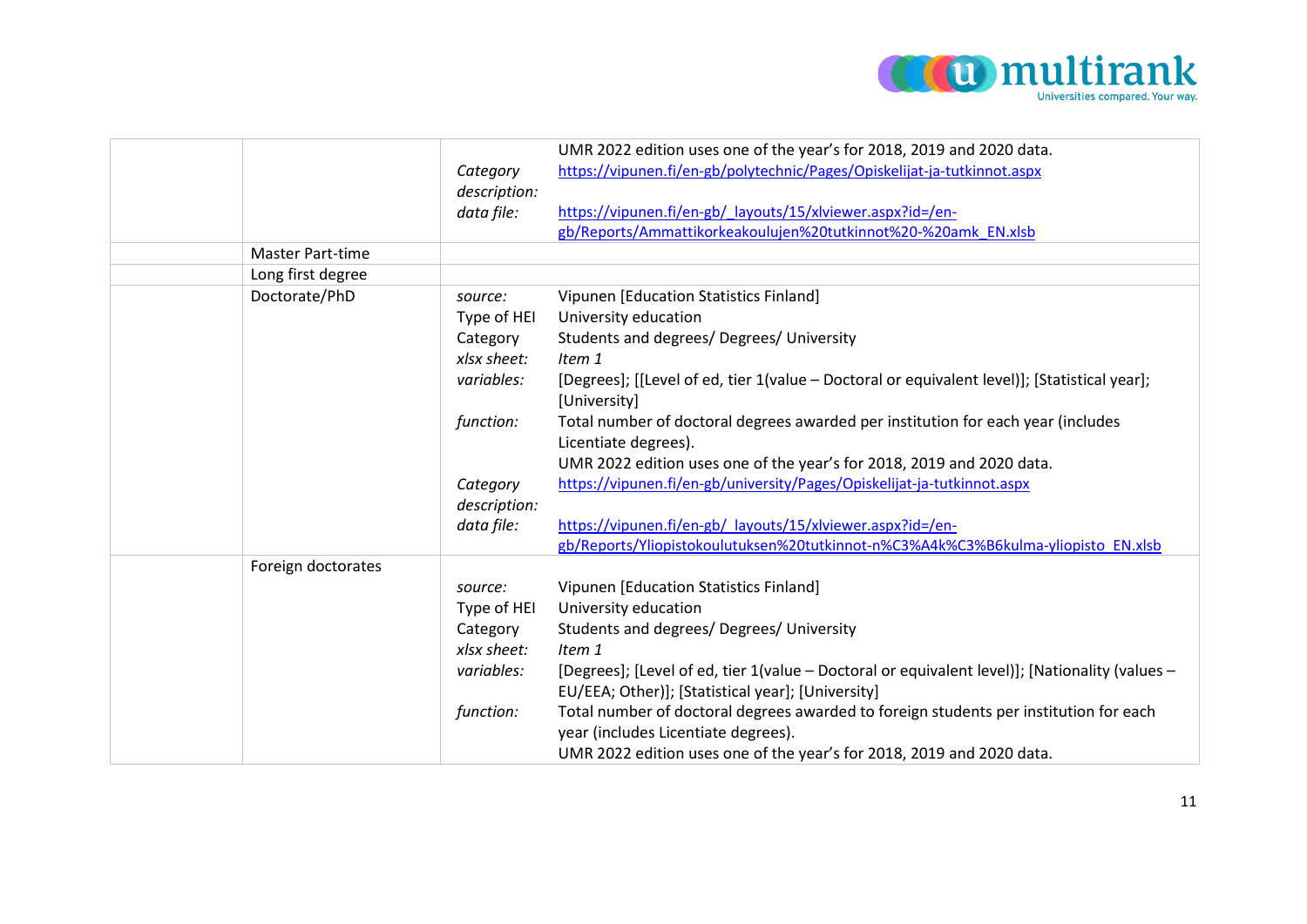

|                            |                   | Category<br>description:<br>data file:                                                                                 | https://vipunen.fi/en-gb/university/Pages/Opiskelijat-ja-tutkinnot.aspx<br>https://vipunen.fi/en-gb/ layouts/15/xlviewer.aspx?id=/en-<br>gb/Reports/Yliopistokoulutuksen%20tutkinnot-n%C3%A4k%C3%B6kulma-yliopisto EN.xlsb                                                                                                                                                                                                                                                                                                                                                                                                                                                   |
|----------------------------|-------------------|------------------------------------------------------------------------------------------------------------------------|------------------------------------------------------------------------------------------------------------------------------------------------------------------------------------------------------------------------------------------------------------------------------------------------------------------------------------------------------------------------------------------------------------------------------------------------------------------------------------------------------------------------------------------------------------------------------------------------------------------------------------------------------------------------------|
|                            | Female doctorates | source:<br>Type of HEI<br>Category<br>xlsx sheet:<br>variables:<br>function:<br>Category<br>description:<br>data file: | Vipunen [Education Statistics Finland]<br>University education<br>Students and degrees/ Degrees/ University<br>Item 1<br>[Degrees]; [Level of ed, tier 1(value - Doctoral or equivalent level)]; [Gender]; [Statistical<br>year]; [University]<br>Total number of doctoral degrees awarded to females per institution for each year<br>(includes Licentiate degrees).<br>UMR 2022 edition uses one of the year's for 2018, 2019 and 2020 data.<br>https://vipunen.fi/en-gb/university/Pages/Opiskelijat-ja-tutkinnot.aspx<br>https://vipunen.fi/en-gb/ layouts/15/xlviewer.aspx?id=/en-<br>gb/Reports/Yliopistokoulutuksen%20tutkinnot-n%C3%A4k%C3%B6kulma-yliopisto EN.xlsb |
| Q10: Graduates<br>by field | Education         | source:<br>Type of HEI<br>Category<br>xlsx sheet:<br>variables:<br>function:                                           | Vipunen [Education Statistics Finland]<br>University education<br>Students and degrees/ Degrees/ University<br>Item 1<br>[Degrees]; [Field of Education, tier 1 (value - Education)] 2019: Field of Education, HE<br>steering]; [Statistical year]; [University]<br>Total number of degrees awarded for all study levels per institution, categorized by field<br>of study for each year.                                                                                                                                                                                                                                                                                    |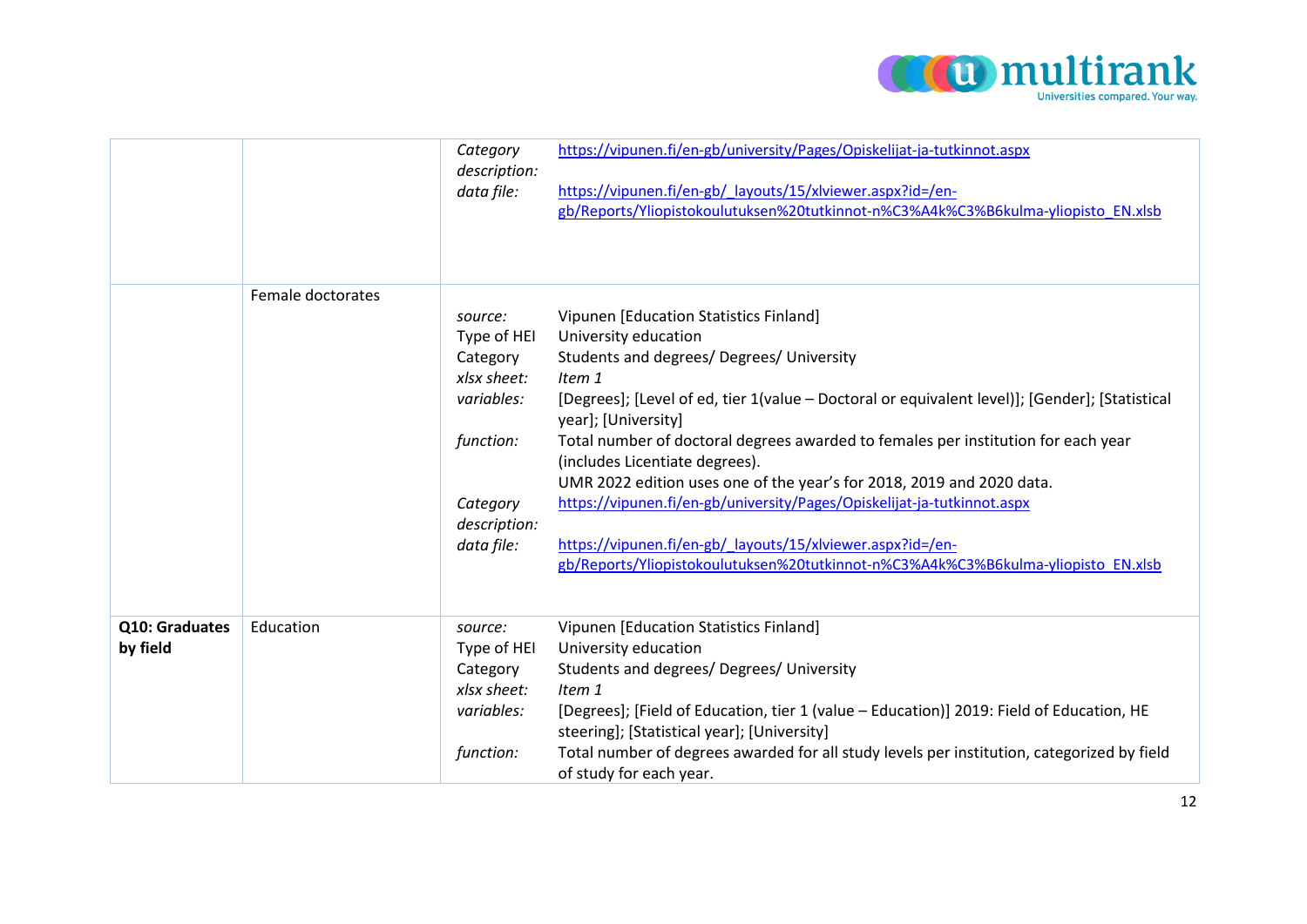

| Category<br>description:<br>data file: | UMR 2022 edition uses one of the year's for 2018, 2019 and 2020 data.<br>https://vipunen.fi/en-gb/university/Pages/Opiskelijat-ja-tutkinnot.aspx<br>https://vipunen.fi/en-gb/ layouts/15/xlviewer.aspx?id=/en-<br>gb/Reports/Yliopistokoulutuksen%20tutkinnot-n%C3%A4k%C3%B6kulma-yliopisto_EN.xlsb |
|----------------------------------------|-----------------------------------------------------------------------------------------------------------------------------------------------------------------------------------------------------------------------------------------------------------------------------------------------------|
| source:                                | Vipunen [Education Statistics Finland]                                                                                                                                                                                                                                                              |
|                                        |                                                                                                                                                                                                                                                                                                     |
| Type of HEI                            | University of applied sciences education                                                                                                                                                                                                                                                            |
| Category                               | Students and degrees/ Degrees/ University of applied sciences                                                                                                                                                                                                                                       |
| xlsx sheet:                            | Item 1                                                                                                                                                                                                                                                                                              |
| variables:                             | [Degrees]; [Field of Education, tier 1 (value - Education)]; [Statistical year]; [Univ. of<br>applied sciences]                                                                                                                                                                                     |
| function:                              | Total number of degrees awarded for all study levels per institution, categorized by field<br>of study for each year.                                                                                                                                                                               |
|                                        | UMR 2022 edition uses one of the year's for 2018, 2019 and 2020 data.                                                                                                                                                                                                                               |
| Category                               | https://vipunen.fi/en-gb/polytechnic/Pages/Opiskelijat-ja-tutkinnot.aspx                                                                                                                                                                                                                            |
| description:                           |                                                                                                                                                                                                                                                                                                     |
| data file:                             | https://vipunen.fi/en-gb/_layouts/15/xlviewer.aspx?id=/en-                                                                                                                                                                                                                                          |
|                                        | gb/Reports/Ammattikorkeakoulujen%20tutkinnot%20-%20amk_EN.xlsb                                                                                                                                                                                                                                      |
|                                        |                                                                                                                                                                                                                                                                                                     |
|                                        |                                                                                                                                                                                                                                                                                                     |
|                                        |                                                                                                                                                                                                                                                                                                     |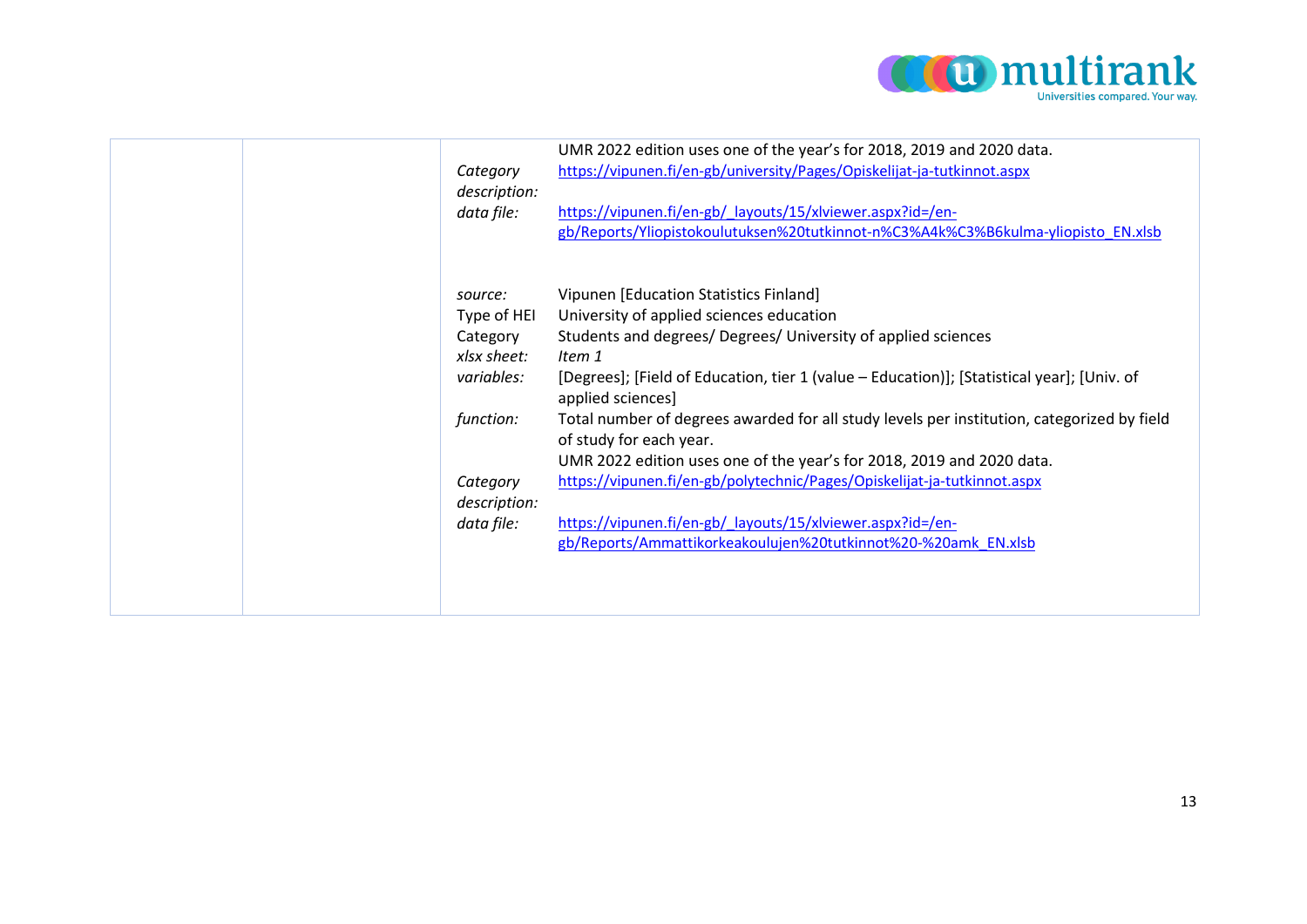

| Humanities and arts | source:                  | Vipunen [Education Statistics Finland]                                                                                    |
|---------------------|--------------------------|---------------------------------------------------------------------------------------------------------------------------|
|                     | Type of HEI              | University education                                                                                                      |
|                     | Category                 | Students and degrees/ Degrees/ University                                                                                 |
|                     | xlsx sheet:              | Item 1                                                                                                                    |
|                     | variables:               | [Degrees]; [Field of Education, tier 1 (value - Arts and Humanities)]; [Statistical year];<br>[University]                |
|                     | function:                | Total number of degrees awarded for all study levels per institution, categorized by field<br>of study for each year.     |
|                     |                          | UMR 2022 edition uses one of the year's for 2018, 2019 and 2020 data.                                                     |
|                     | Category                 | https://vipunen.fi/en-gb/university/Pages/Opiskelijat-ja-tutkinnot.aspx                                                   |
|                     | description:             |                                                                                                                           |
|                     | data file:               | https://vipunen.fi/en-gb/ layouts/15/xlviewer.aspx?id=/en-                                                                |
|                     |                          | gb/Reports/Yliopistokoulutuksen%20tutkinnot-n%C3%A4k%C3%B6kulma-yliopisto EN.xlsb                                         |
|                     | source:                  | Vipunen [Education Statistics Finland]                                                                                    |
|                     | Type of HEI              | University of applied sciences education                                                                                  |
|                     | Category                 | Students and degrees/ Degrees/ University of applied sciences                                                             |
|                     | xlsx sheet:              | Item 1                                                                                                                    |
|                     | variables:               | [Degrees]; [Field of Education, tier 1 (value - Arts and Humanities)]; [Statistical year];<br>[Univ. of applied sciences] |
|                     | function:                | Total number of degrees awarded for all study levels per institution, categorized by field<br>of study for each year.     |
|                     |                          | UMR 2022 edition uses one of the year's for 2018, 2019 and 2020 data.                                                     |
|                     | Category<br>description: | https://vipunen.fi/en-gb/polytechnic/Pages/Opiskelijat-ja-tutkinnot.aspx                                                  |
|                     | data file:               | https://vipunen.fi/en-gb/ layouts/15/xlviewer.aspx?id=/en-                                                                |
|                     |                          | gb/Reports/Ammattikorkeakoulujen%20tutkinnot%20-%20amk EN.xlsb                                                            |
|                     |                          |                                                                                                                           |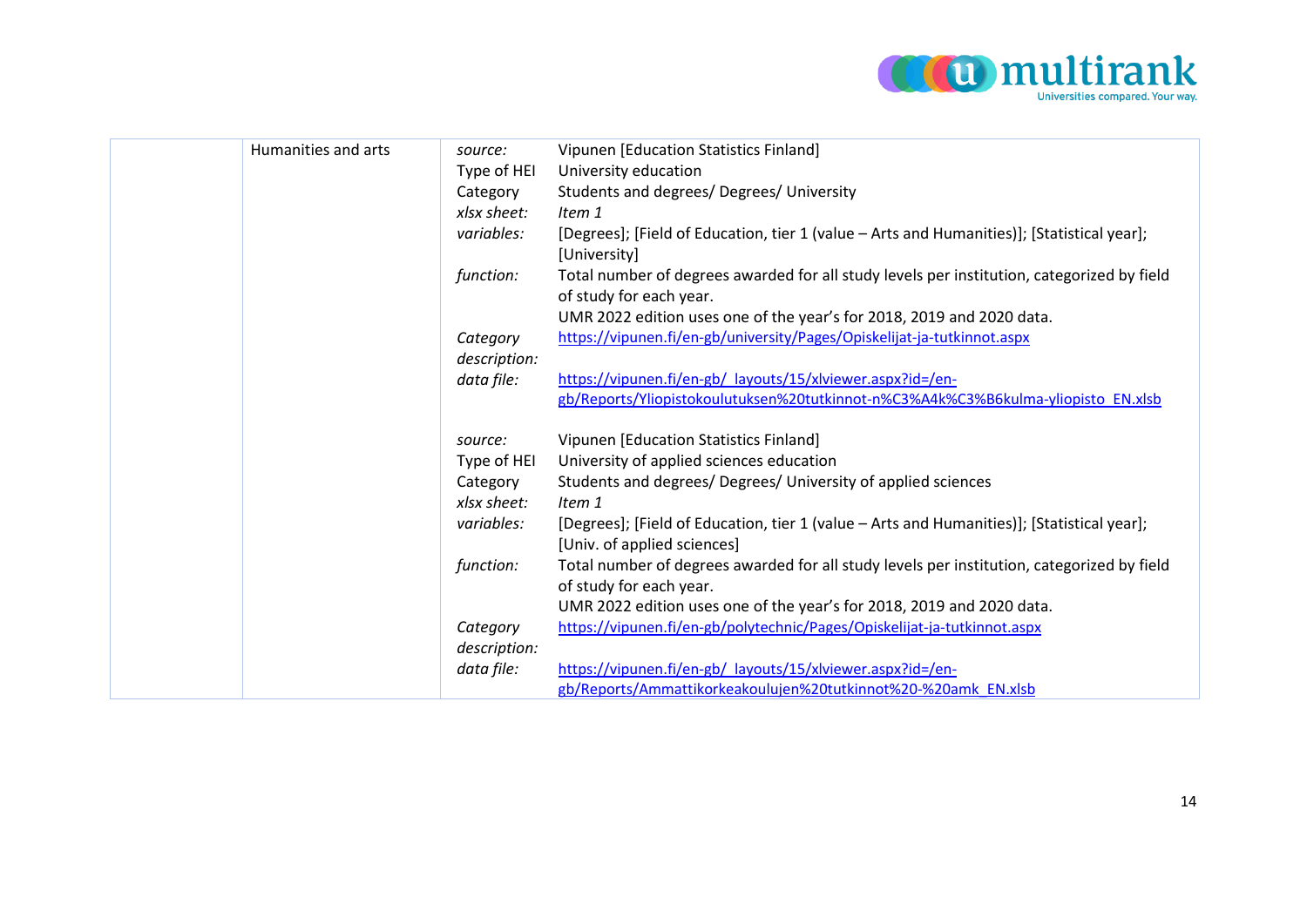

| Social sciences | source:      | Vipunen [Education Statistics Finland]                                                     |
|-----------------|--------------|--------------------------------------------------------------------------------------------|
|                 | Type of HEI  | University education                                                                       |
|                 | Category     | Students and degrees/ Degrees/ University                                                  |
|                 | xlsx sheet:  | Item 1                                                                                     |
|                 | variables:   | [Degrees]; [Field of Education, tier 1 (value - Social sciences, journalism and            |
|                 |              | information)]; [Statistical year]; [University]                                            |
|                 | function:    | Total number of degrees awarded for all study levels per institution, categorized by field |
|                 |              | of study for each year.                                                                    |
|                 |              | UMR 2022 edition uses one of the year's for 2018, 2019 and 2020 data.                      |
|                 | Category     | https://vipunen.fi/en-gb/university/Pages/Opiskelijat-ja-tutkinnot.aspx                    |
|                 | description: |                                                                                            |
|                 | data file:   | https://vipunen.fi/en-gb/ layouts/15/xlviewer.aspx?id=/en-                                 |
|                 |              | gb/Reports/Yliopistokoulutuksen%20tutkinnot-n%C3%A4k%C3%B6kulma-yliopisto EN.xlsb          |
|                 | source:      | Vipunen [Education Statistics Finland]                                                     |
|                 | Type of HEI  | University of applied sciences education                                                   |
|                 | Category     | Students and degrees/ Degrees/ University of applied sciences                              |
|                 | xlsx sheet:  | Item 1                                                                                     |
|                 | variables:   | [Degrees]; [Field of Education, tier 1 (value - Social sciences, journalism and            |
|                 |              | information)]; [Statistical year]; [Univ. of applied sciences]                             |
|                 | function:    | Total number of degrees awarded for all study levels per institution, categorized by field |
|                 |              | of study for each year.                                                                    |
|                 |              | UMR 2022 edition uses one of the year's for 2018, 2019 and 2020 data.                      |
|                 | Category     | https://vipunen.fi/en-gb/polytechnic/Pages/Opiskelijat-ja-tutkinnot.aspx                   |
|                 | description: |                                                                                            |
|                 | data file:   | https://vipunen.fi/en-gb/ layouts/15/xlviewer.aspx?id=/en-                                 |
|                 |              | gb/Reports/Ammattikorkeakoulujen%20tutkinnot%20-%20amk EN.xlsb                             |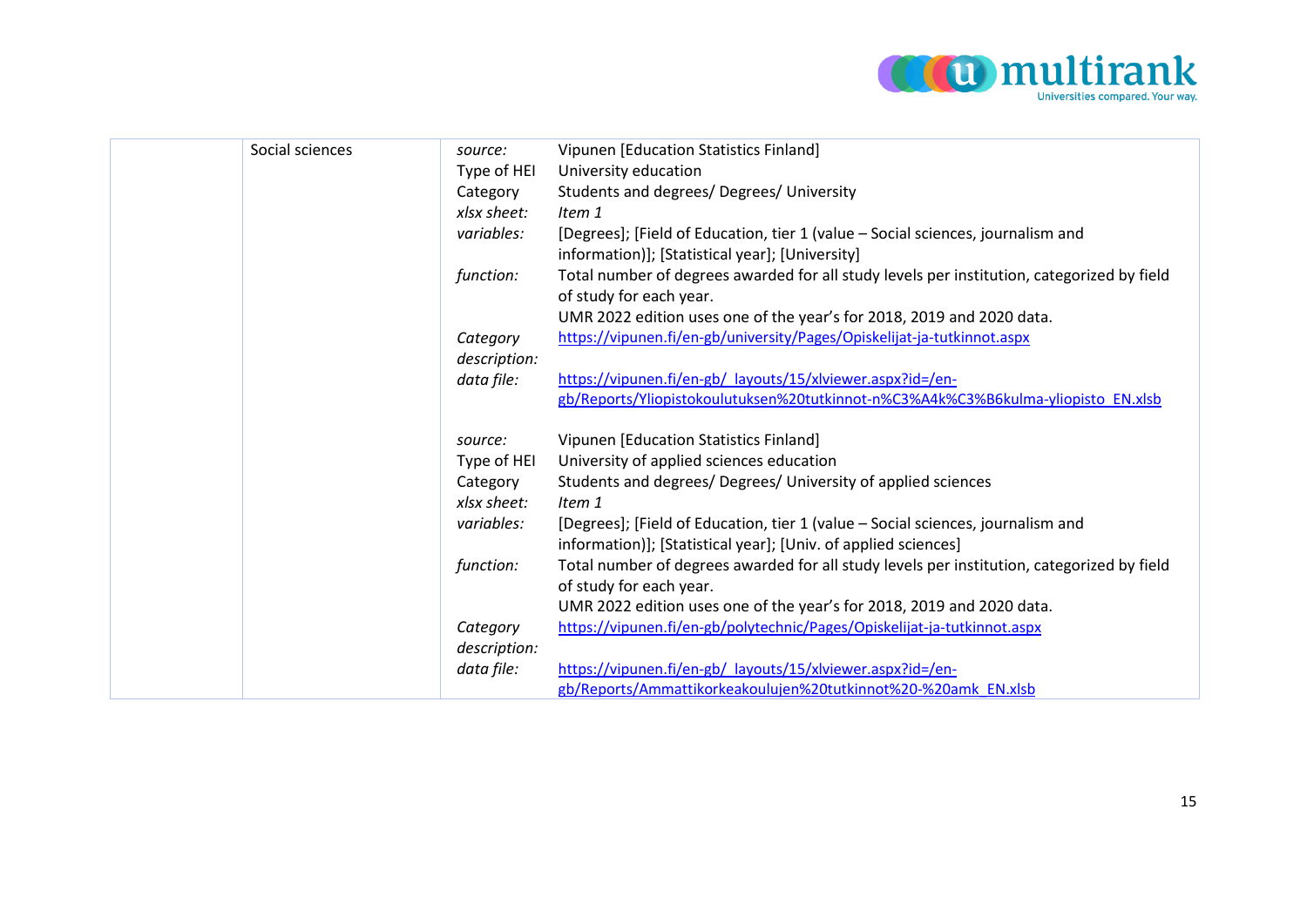

| <b>Business and law</b> |              |                                                                                                                       |
|-------------------------|--------------|-----------------------------------------------------------------------------------------------------------------------|
|                         | source:      | Vipunen [Education Statistics Finland]                                                                                |
|                         | Type of HEI  | University education                                                                                                  |
|                         | Category     | Students and degrees/ Degrees/ University                                                                             |
|                         | xlsx sheet:  | Item 1                                                                                                                |
|                         | variables:   | [Degrees]; [Field of Education, tier 1 (value - Business, administration and law)];                                   |
|                         |              | [Statistical year]; [University]                                                                                      |
|                         | function:    | Total number of degrees awarded for all study levels per institution, categorized by field                            |
|                         |              | of study for each year.                                                                                               |
|                         |              | UMR 2022 edition uses one of the year's for 2018, 2019 and 2020 data.                                                 |
|                         | Category     | https://vipunen.fi/en-gb/university/Pages/Opiskelijat-ja-tutkinnot.aspx                                               |
|                         | description: |                                                                                                                       |
|                         | data file:   | https://vipunen.fi/en-gb/ layouts/15/xlviewer.aspx?id=/en-                                                            |
|                         |              | gb/Reports/Yliopistokoulutuksen%20tutkinnot-n%C3%A4k%C3%B6kulma-yliopisto EN.xlsb                                     |
|                         | source:      | Vipunen [Education Statistics Finland]                                                                                |
|                         | Type of HEI  | University of applied sciences education                                                                              |
|                         | Category     | Students and degrees/ Degrees/ University of applied sciences                                                         |
|                         | xlsx sheet:  | Item 1                                                                                                                |
|                         | variables:   | [Degrees]; [Field of Education, tier 1 (value – Business, administration and law)];                                   |
|                         |              | [Statistical year]; [Univ. of applied sciences]                                                                       |
|                         | function:    | Total number of degrees awarded for all study levels per institution, categorized by field<br>of study for each year. |
|                         |              | UMR 2022 edition uses one of the year's for 2018, 2019 and 2020 data.                                                 |
|                         | Category     | https://vipunen.fi/en-gb/polytechnic/Pages/Opiskelijat-ja-tutkinnot.aspx                                              |
|                         | description: |                                                                                                                       |
|                         | data file:   | https://vipunen.fi/en-gb/ layouts/15/xlviewer.aspx?id=/en-                                                            |
|                         |              | gb/Reports/Ammattikorkeakoulujen%20tutkinnot%20-%20amk EN.xlsb                                                        |
|                         |              |                                                                                                                       |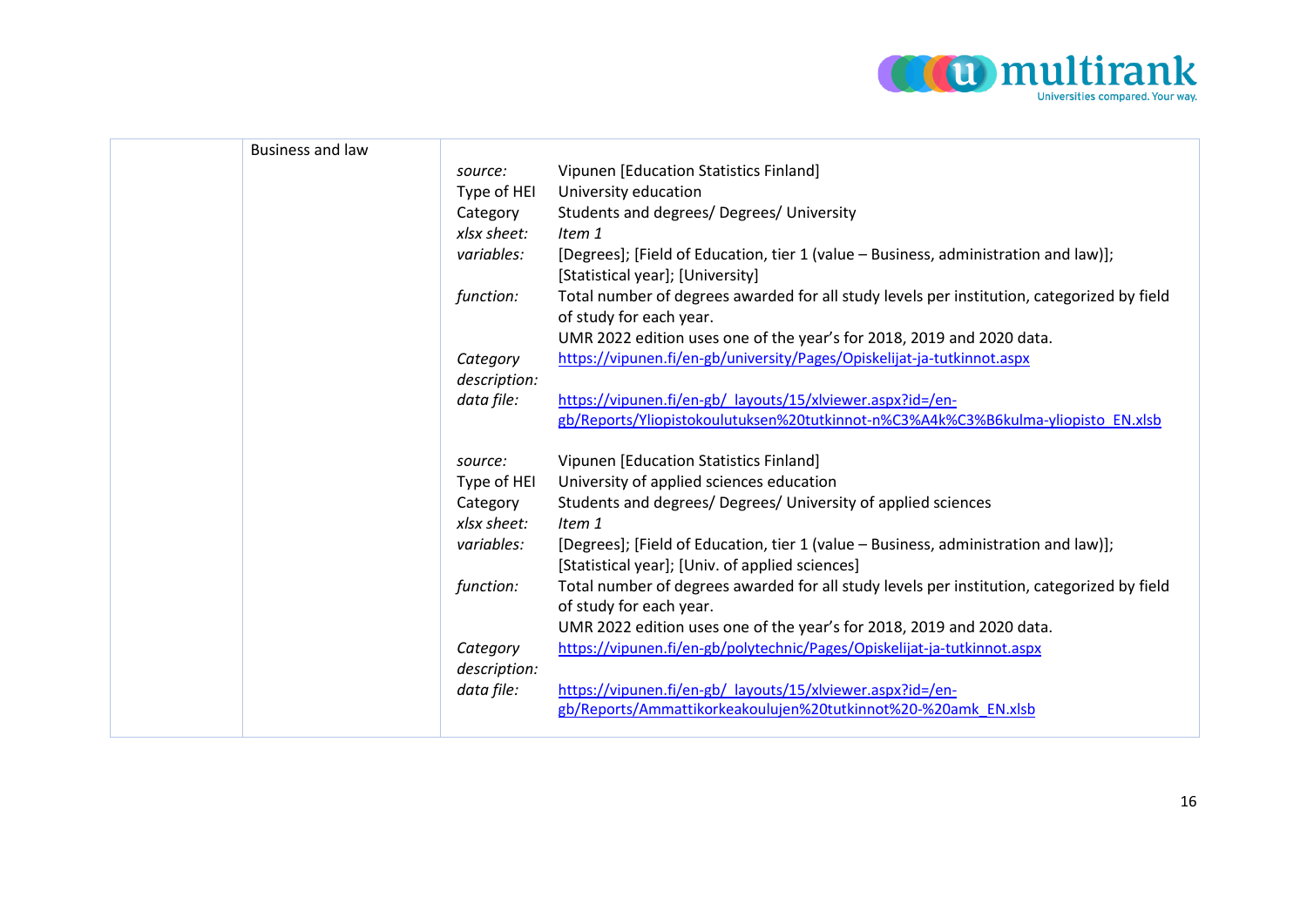

| Natural science, |              |                                                                                            |
|------------------|--------------|--------------------------------------------------------------------------------------------|
| mathematics and  | source:      | Vipunen [Education Statistics Finland]                                                     |
| statistics       | Type of HEI  | University education                                                                       |
|                  | Category     | Students and degrees/ Degrees/ University                                                  |
|                  | xlsx sheet:  | Item 1                                                                                     |
|                  | variables:   | [Degrees]; [Field of Education, tier 1 (value - Natural sciences, mathematics and          |
|                  |              | statistics)]; [Statistical year]; [University]                                             |
|                  | function:    | Total number of degrees awarded for all study levels per institution, categorized by field |
|                  |              | of study for each year.                                                                    |
|                  |              | UMR 2022 edition uses one of the year's for 2018, 2019 and 2020 data.                      |
|                  | Category     | https://vipunen.fi/en-gb/university/Pages/Opiskelijat-ja-tutkinnot.aspx                    |
|                  | description: |                                                                                            |
|                  | data file:   | https://vipunen.fi/en-gb/ layouts/15/xlviewer.aspx?id=/en-                                 |
|                  |              | gb/Reports/Yliopistokoulutuksen%20tutkinnot-n%C3%A4k%C3%B6kulma-yliopisto EN.xlsb          |
|                  | source:      | Vipunen [Education Statistics Finland]                                                     |
|                  | Type of HEI  | University of applied sciences education                                                   |
|                  | Category     | Students and degrees/ Degrees/ University of applied sciences                              |
|                  | xlsx sheet:  | Item 1                                                                                     |
|                  | variables:   | [Degrees]; [Field of Education, tier 1 (value - Natural sciences, mathematics and          |
|                  |              | statistics)]; [Statistical year]; [Univ. of applied sciences]                              |
|                  | function:    | Total number of degrees awarded for all study levels per institution, categorized by field |
|                  |              | of study for each year.                                                                    |
|                  |              | UMR 2022 edition uses one of the year's for 2018, 2019 and 2020 data.                      |
|                  | Category     | https://vipunen.fi/en-gb/polytechnic/Pages/Opiskelijat-ja-tutkinnot.aspx                   |
|                  | description: |                                                                                            |
|                  | data file:   | https://vipunen.fi/en-gb/ layouts/15/xlviewer.aspx?id=/en-                                 |
|                  |              | gb/Reports/Ammattikorkeakoulujen%20tutkinnot%20-%20amk EN.xlsb                             |
| Information and  |              |                                                                                            |
| communication    | source:      | Vipunen [Education Statistics Finland]                                                     |
| technologies     | Type of HEI  | University education                                                                       |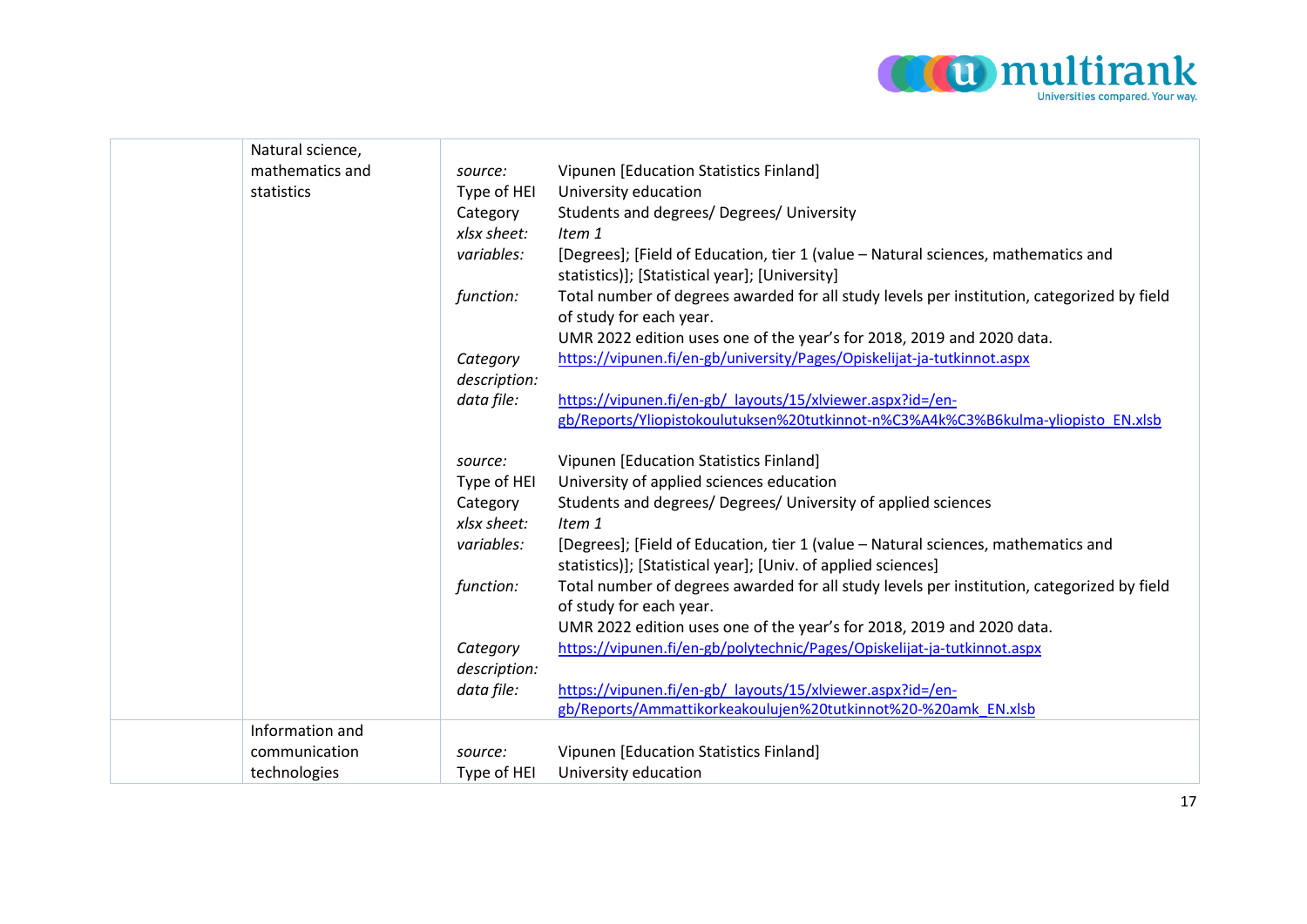

|  | Category     | Students and degrees/ Degrees/ University                                                  |
|--|--------------|--------------------------------------------------------------------------------------------|
|  | xlsx sheet:  | Item 1                                                                                     |
|  | variables:   | [Degrees]; [Field of Education, tier 1 (value – Information and Communication              |
|  |              | Technologies (ICT)]; [Statistical year]; [University]                                      |
|  | function:    | Total number of degrees awarded for all study levels per institution, categorized by field |
|  |              | of study for each year.                                                                    |
|  |              | UMR 2022 edition uses one of the year's for 2018, 2019 and 2020 data.                      |
|  | Category     | https://vipunen.fi/en-gb/university/Pages/Opiskelijat-ja-tutkinnot.aspx                    |
|  | description: |                                                                                            |
|  | data file:   | https://vipunen.fi/en-gb/ layouts/15/xlviewer.aspx?id=/en-                                 |
|  |              | gb/Reports/Yliopistokoulutuksen%20tutkinnot-n%C3%A4k%C3%B6kulma-yliopisto EN.xlsb          |
|  |              |                                                                                            |
|  | source:      | Vipunen [Education Statistics Finland]                                                     |
|  | Type of HEI  | University of applied sciences education                                                   |
|  | Category     | Students and degrees/ Degrees/ University of applied sciences                              |
|  | xlsx sheet:  | Item 1                                                                                     |
|  | variables:   | [Degrees]; [Field of Education, tier 1 (value – Information and Communication              |
|  |              | Technologies (ICT))]; [Statistical year]; [Univ. of applied sciences]                      |
|  | function:    | Total number of degrees awarded for all study levels per institution, categorized by field |
|  |              | of study for each year.                                                                    |
|  |              | UMR 2022 edition uses one of the year's for 2018, 2019 and 2020 data.                      |
|  | Category     | https://vipunen.fi/en-gb/polytechnic/Pages/Opiskelijat-ja-tutkinnot.aspx                   |
|  | description: |                                                                                            |
|  | data file:   | https://vipunen.fi/en-gb/_layouts/15/xlviewer.aspx?id=/en-                                 |
|  |              | gb/Reports/Ammattikorkeakoulujen%20tutkinnot%20-%20amk EN.xlsb                             |
|  |              |                                                                                            |
|  |              |                                                                                            |
|  |              |                                                                                            |
|  |              |                                                                                            |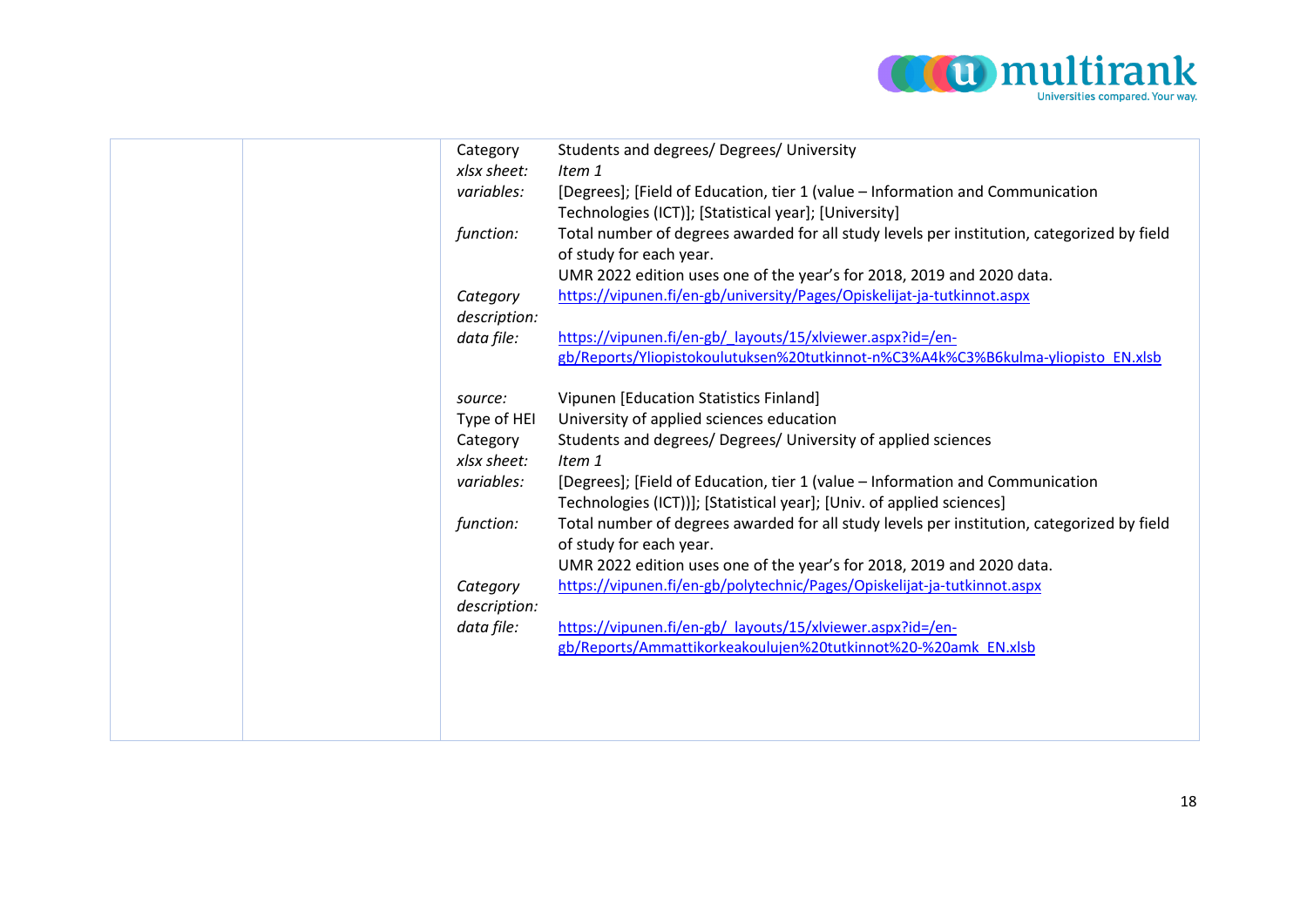

| Engineering,      |                         |                                                                                                                                                  |
|-------------------|-------------------------|--------------------------------------------------------------------------------------------------------------------------------------------------|
| manufacturing and | source:                 | Vipunen [Education Statistics Finland]                                                                                                           |
| construction      | Type of HEI             | University education                                                                                                                             |
|                   | Category                | Students and degrees/ Degrees/ University                                                                                                        |
|                   | xlsx sheet:             | Item 1                                                                                                                                           |
|                   | variables:              | [Degrees]; [Field of Education, tier 1 (value – Engineering, manufacturing and<br>construction)]; [Statistical year]; [University]               |
|                   | function:               | Total number of degrees awarded for all study levels per institution, categorized by field<br>of study for each year.                            |
|                   |                         | UMR 2022 edition uses one of the year's for 2018, 2019 and 2020 data.                                                                            |
|                   | Category                | https://vipunen.fi/en-gb/university/Pages/Opiskelijat-ja-tutkinnot.aspx                                                                          |
|                   | description:            |                                                                                                                                                  |
|                   | data file:              | https://vipunen.fi/en-gb/ layouts/15/xlviewer.aspx?id=/en-                                                                                       |
|                   |                         | gb/Reports/Yliopistokoulutuksen%20tutkinnot-n%C3%A4k%C3%B6kulma-yliopisto EN.xlsb                                                                |
|                   | source:                 | Vipunen [Education Statistics Finland]                                                                                                           |
|                   | Type of HEI             | University of applied sciences education                                                                                                         |
|                   | Category<br>xlsx sheet: | Students and degrees/ Degrees/ University of applied sciences<br>Item 1                                                                          |
|                   | variables:              | [Degrees]; [Field of Education, tier 1 (value -Engineering, manufacturing and<br>construction)]; [Statistical year]; [Univ. of applied sciences] |
|                   | function:               | Total number of degrees awarded for all study levels per institution, categorized by field<br>of study for each year.                            |
|                   |                         | UMR 2022 edition uses one of the year's for 2018, 2019 and 2020 data.                                                                            |
|                   | Category                | https://vipunen.fi/en-gb/polytechnic/Pages/Opiskelijat-ja-tutkinnot.aspx                                                                         |
|                   | description:            |                                                                                                                                                  |
|                   | data file:              | https://vipunen.fi/en-gb/ layouts/15/xlviewer.aspx?id=/en-                                                                                       |
|                   |                         | gb/Reports/Ammattikorkeakoulujen%20tutkinnot%20-%20amk EN.xlsb                                                                                   |
|                   |                         |                                                                                                                                                  |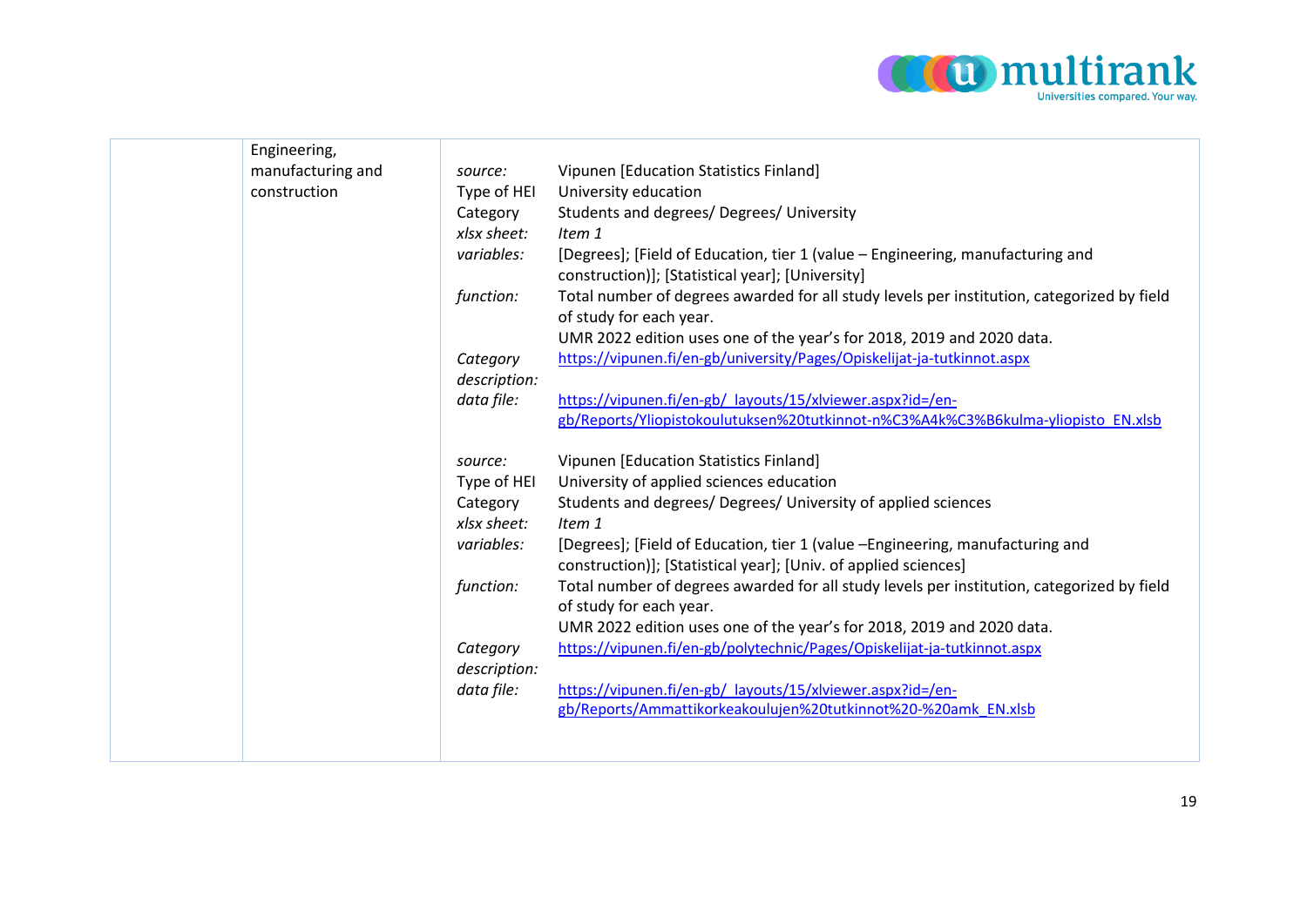

| Agriculture forestry,    |                          |                                                                                                                                                  |
|--------------------------|--------------------------|--------------------------------------------------------------------------------------------------------------------------------------------------|
| fisheries and veterinary | source:                  | Vipunen [Education Statistics Finland]                                                                                                           |
|                          | Type of HEI              | University education                                                                                                                             |
|                          | Category                 | Students and degrees/ Degrees/ University                                                                                                        |
|                          | xlsx sheet:              | Item 1                                                                                                                                           |
|                          | variables:               | [Degrees]; [Field of Education, tier 1 (value - Agriculture, forestry, fisheries and                                                             |
|                          |                          | veterinary)]; [Statistical year]; [University]                                                                                                   |
|                          | function:                | Total number of degrees awarded for all study levels per institution, categorized by field                                                       |
|                          |                          | of study for each year.                                                                                                                          |
|                          |                          | UMR 2022 edition uses one of the year's for 2018, 2019 and 2020 data.<br>https://vipunen.fi/en-gb/university/Pages/Opiskelijat-ja-tutkinnot.aspx |
|                          | Category<br>description: |                                                                                                                                                  |
|                          | data file:               | https://vipunen.fi/en-gb/ layouts/15/xlviewer.aspx?id=/en-                                                                                       |
|                          |                          | gb/Reports/Yliopistokoulutuksen%20tutkinnot-n%C3%A4k%C3%B6kulma-yliopisto EN.xlsb                                                                |
|                          |                          |                                                                                                                                                  |
|                          | source:                  | Vipunen [Education Statistics Finland]                                                                                                           |
|                          | Type of HEI              | University of applied sciences education                                                                                                         |
|                          | Category                 | Students and degrees/ Degrees/ University of applied sciences                                                                                    |
|                          | xlsx sheet:              | Item 1                                                                                                                                           |
|                          | variables:               | [Degrees]; [Field of Education, tier 1 (value - Agriculture, forestry, fisheries and                                                             |
|                          |                          | veterinary)]; [Statistical year]; [Univ. of applied sciences]                                                                                    |
|                          | function:                | Total number of degrees awarded for all study levels per institution, categorized by field<br>of study for each year.                            |
|                          |                          | UMR 2022 edition uses one of the year's for 2018, 2019 and 2020 data.                                                                            |
|                          | Category                 | https://vipunen.fi/en-gb/polytechnic/Pages/Opiskelijat-ja-tutkinnot.aspx                                                                         |
|                          | description:             |                                                                                                                                                  |
|                          | data file:               | https://vipunen.fi/en-gb/ layouts/15/xlviewer.aspx?id=/en-                                                                                       |
|                          |                          | gb/Reports/Ammattikorkeakoulujen%20tutkinnot%20-%20amk EN.xlsb                                                                                   |
|                          |                          |                                                                                                                                                  |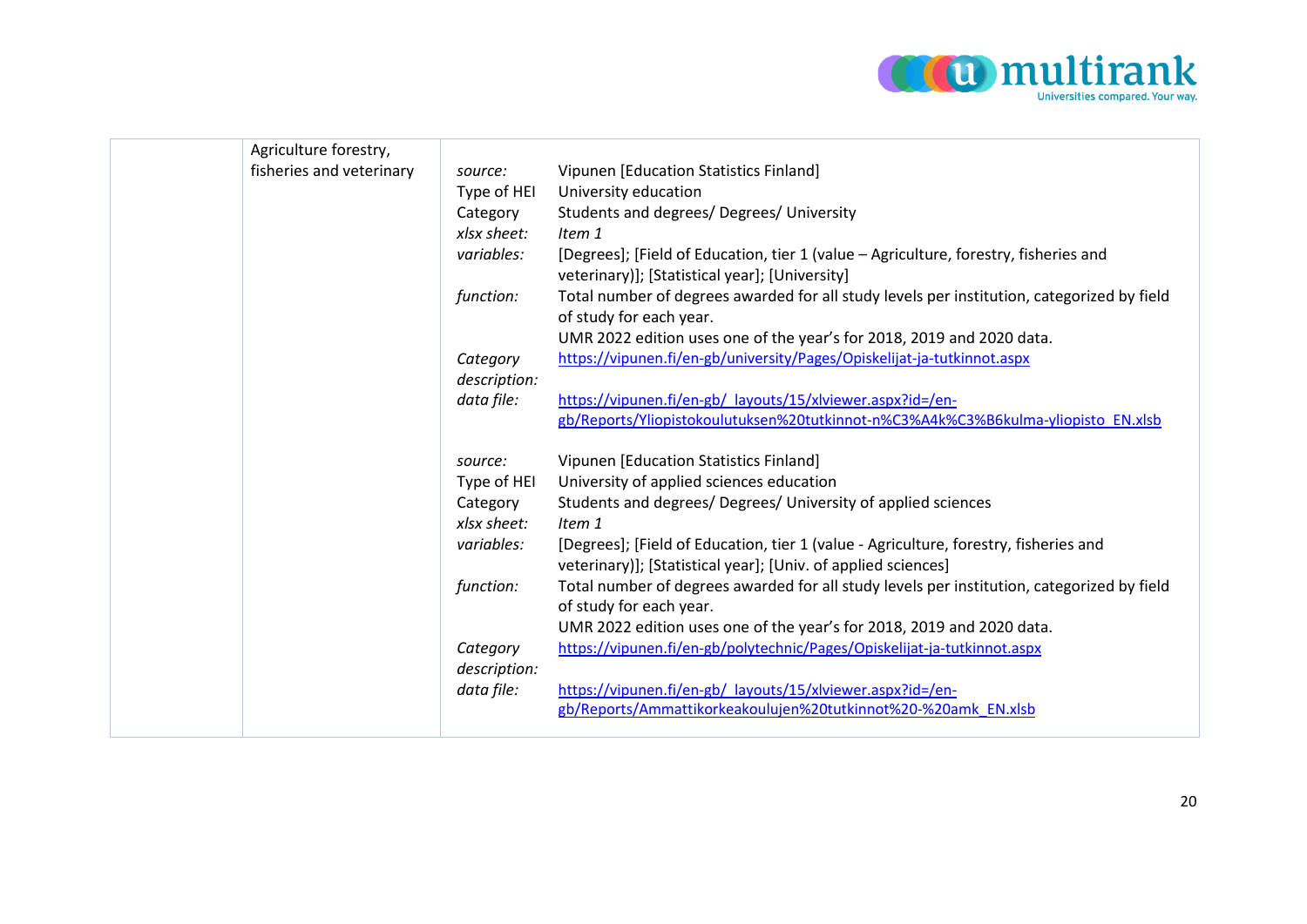

| Health and social welfare |              |                                                                                                                          |
|---------------------------|--------------|--------------------------------------------------------------------------------------------------------------------------|
|                           | source:      | Vipunen [Education Statistics Finland]                                                                                   |
|                           | Type of HEI  | University education                                                                                                     |
|                           | Category     | Students and degrees/ Degrees/ University                                                                                |
|                           | xlsx sheet:  | Item 1                                                                                                                   |
|                           | variables:   | [Degrees]; [Field of Education, tier 1 (value - Health and welfare)]; [Statistical year];<br>[University]                |
|                           | function:    | Total number of degrees awarded for all study levels per institution, categorized by field                               |
|                           |              | of study for each year.                                                                                                  |
|                           |              | UMR 2022 edition uses one of the year's for 2018, 2019 and 2020 data.                                                    |
|                           | Category     | https://vipunen.fi/en-gb/university/Pages/Opiskelijat-ja-tutkinnot.aspx                                                  |
|                           | description: |                                                                                                                          |
|                           | data file:   | https://vipunen.fi/en-gb/ layouts/15/xlviewer.aspx?id=/en-                                                               |
|                           |              | gb/Reports/Yliopistokoulutuksen%20tutkinnot-n%C3%A4k%C3%B6kulma-yliopisto EN.xlsb                                        |
|                           | source:      | Vipunen [Education Statistics Finland]                                                                                   |
|                           | Type of HEI  | University of applied sciences education                                                                                 |
|                           | Category     | Students and degrees/ Degrees/ University of applied sciences                                                            |
|                           | xlsx sheet:  | Item 1                                                                                                                   |
|                           | variables:   | [Degrees]; [Field of Education, tier 1 (value - Health and welfare)]; [Statistical year]; [Univ.<br>of applied sciences] |
|                           | function:    | Total number of degrees awarded for all study levels per institution, categorized by field<br>of study for each year.    |
|                           |              | UMR 2022 edition uses one of the year's for 2018, 2019 and 2020 data.                                                    |
|                           | Category     | https://vipunen.fi/en-gb/polytechnic/Pages/Opiskelijat-ja-tutkinnot.aspx                                                 |
|                           | description: |                                                                                                                          |
|                           | data file:   | https://vipunen.fi/en-gb/ layouts/15/xlviewer.aspx?id=/en-                                                               |
|                           |              | gb/Reports/Ammattikorkeakoulujen%20tutkinnot%20-%20amk EN.xlsb                                                           |
|                           |              |                                                                                                                          |
| Services                  |              |                                                                                                                          |
|                           | source:      | Vipunen [Education Statistics Finland]                                                                                   |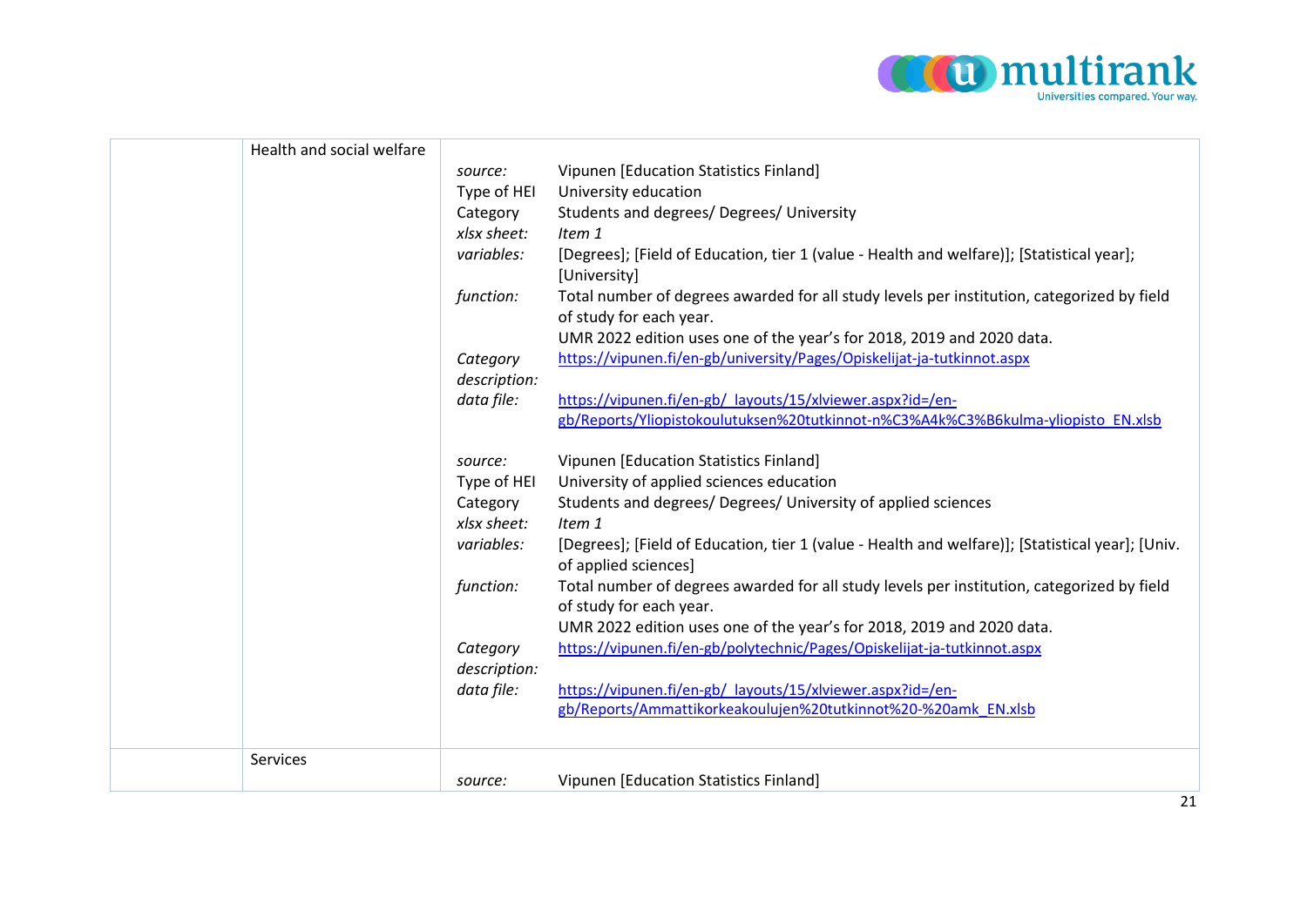

|                               |          | Type of HEI<br>Category<br>xlsx sheet:<br>variables:<br>function:<br>Category<br>description:<br>data file: | University education<br>Students and degrees/ Degrees/ University<br>Item 1<br>[Degrees]; [Field of Education, tier 1 (value - Services)]; [Statistical year]; [University]<br>Total number of degrees awarded for all study levels per institution, categorized by field<br>of study for each year.<br>UMR 2022 edition uses one of the year's for 2018, 2019 and 2020 data.<br>https://vipunen.fi/en-gb/university/Pages/Opiskelijat-ja-tutkinnot.aspx<br>https://vipunen.fi/en-gb/ layouts/15/xlviewer.aspx?id=/en-<br>gb/Reports/Yliopistokoulutuksen%20tutkinnot-n%C3%A4k%C3%B6kulma-yliopisto EN.xlsb |
|-------------------------------|----------|-------------------------------------------------------------------------------------------------------------|-------------------------------------------------------------------------------------------------------------------------------------------------------------------------------------------------------------------------------------------------------------------------------------------------------------------------------------------------------------------------------------------------------------------------------------------------------------------------------------------------------------------------------------------------------------------------------------------------------------|
|                               |          | source:<br>Type of HEI<br>Category<br>xlsx sheet:                                                           | Vipunen [Education Statistics Finland]<br>University of applied sciences education<br>Students and degrees/ Degrees/ University of applied sciences<br>Item 1                                                                                                                                                                                                                                                                                                                                                                                                                                               |
|                               |          | variables:                                                                                                  | [Degrees]; [Field of Education, tier 1 (value - Services)]; [Statistical year]; [Univ. of applied<br>sciences]                                                                                                                                                                                                                                                                                                                                                                                                                                                                                              |
|                               |          | function:                                                                                                   | Total number of degrees awarded for all study levels per institution, categorized by field<br>of study for each year.<br>UMR 2022 edition uses one of the year's for 2018, 2019 and 2020 data.                                                                                                                                                                                                                                                                                                                                                                                                              |
|                               |          | Category<br>description:                                                                                    | https://vipunen.fi/en-gb/polytechnic/Pages/Opiskelijat-ja-tutkinnot.aspx                                                                                                                                                                                                                                                                                                                                                                                                                                                                                                                                    |
|                               |          | data file:                                                                                                  | https://vipunen.fi/en-gb/_layouts/15/xlviewer.aspx?id=/en-<br>gb/Reports/Ammattikorkeakoulujen%20tutkinnot%20-%20amk EN.xlsb                                                                                                                                                                                                                                                                                                                                                                                                                                                                                |
| Q12: Graduate<br>unemployment | Bachelor | source:<br>Type of HEI<br>Category                                                                          | Vipunen [Education Statistics Finland]<br>University education<br>Placement after graduation/ Entry into employment/ University                                                                                                                                                                                                                                                                                                                                                                                                                                                                             |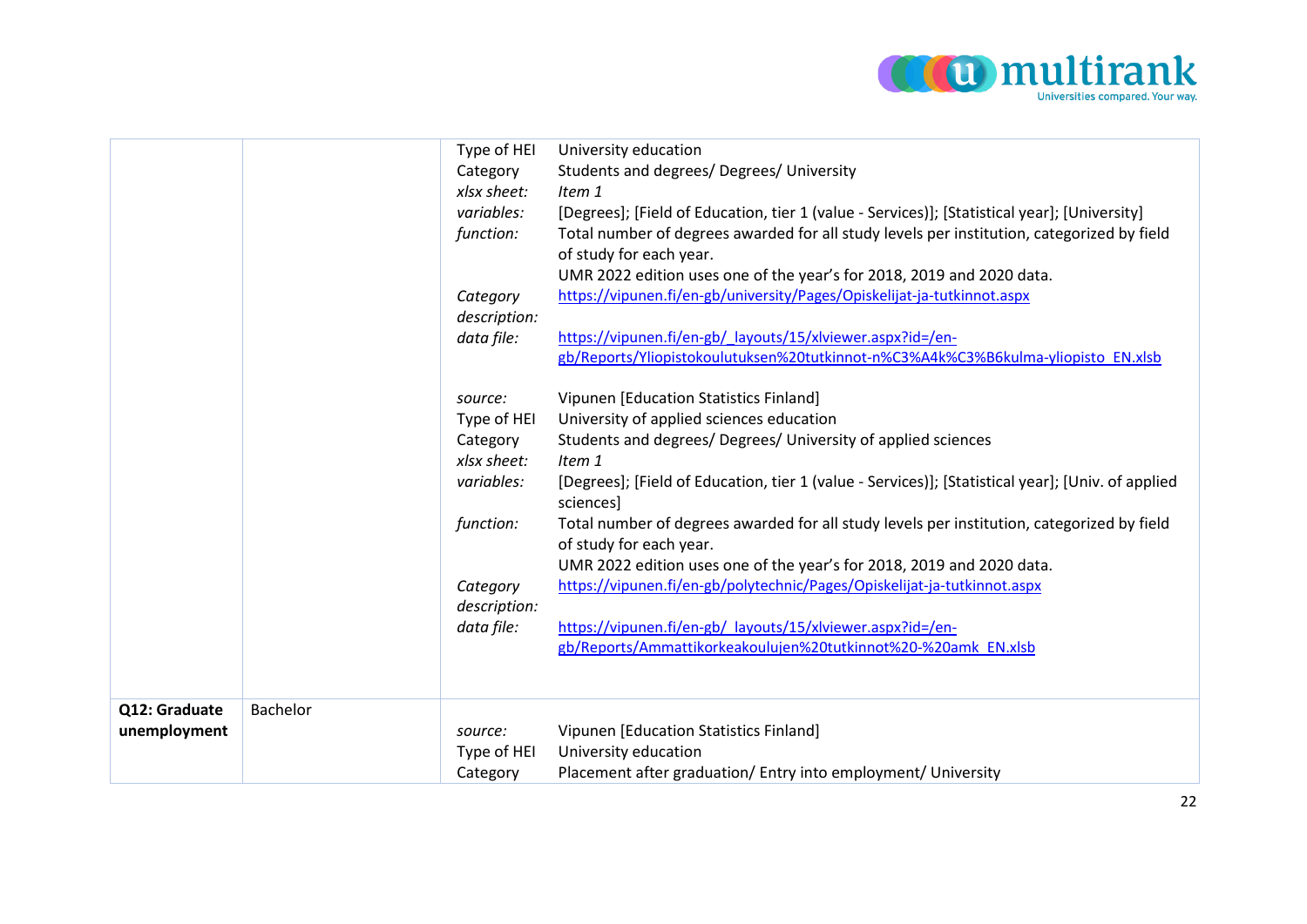

|        | xlsx sheet:<br>variables:<br>function:<br>Category<br>description:<br>data file:<br>source:<br>Type of HEI<br>Category<br>xlsx sheet:<br>variables:<br>function: | Item 1<br>[Main type of activity (values - Unemployed; Total)]; [1 yr after graduation]; [Level of<br>education, tier 1 (value - Bachelor's or equivalent)]; [Statistical year]; [University]<br>Percentage of graduates unemployed one year after completing their studies calculated<br>as unemployed graduates over total graduates.<br>UMR 2022 edition uses 2019 data for Finland (the latest available).<br>https://vipunen.fi/en-gb/university/Pages/Tutkinnon-suorittaneiden-sijoittuminen.aspx<br>https://vipunen.fi/en-gb/_layouts/15/xlviewer.aspx?id=/en-<br>gb/Reports/Yliopistosta%20valmistuneiden%20ty%C3%B6llistyminen%20-<br>%20yliopisto EN.xlsb<br>Vipunen [Education Statistics Finland]<br>University of applied sciences education<br>Placement after graduation/ Status in employment/University of applied sciences<br>Item 1<br>[Main type of activity I (values - Unemployed; Total)]; [1 yr after graduation]; [Level of<br>education, tier 1 (value - Bachelor's or equivalent)]; [Statistical year]; [Univ. of applied<br>sciences]<br>Percentage of graduates unemployed one year after completing their studies calculated<br>as unemployed graduates over total graduates.<br>UMR 2022 edition uses 2019 data for Finland (the latest available). |
|--------|------------------------------------------------------------------------------------------------------------------------------------------------------------------|------------------------------------------------------------------------------------------------------------------------------------------------------------------------------------------------------------------------------------------------------------------------------------------------------------------------------------------------------------------------------------------------------------------------------------------------------------------------------------------------------------------------------------------------------------------------------------------------------------------------------------------------------------------------------------------------------------------------------------------------------------------------------------------------------------------------------------------------------------------------------------------------------------------------------------------------------------------------------------------------------------------------------------------------------------------------------------------------------------------------------------------------------------------------------------------------------------------------------------------------------------------------------------|
|        | Category<br>description:                                                                                                                                         | https://vipunen.fi/en-gb/polytechnic/Pages/Tutkinnon-suorittaneiden-sijoittuminen.aspx                                                                                                                                                                                                                                                                                                                                                                                                                                                                                                                                                                                                                                                                                                                                                                                                                                                                                                                                                                                                                                                                                                                                                                                             |
|        | data file:                                                                                                                                                       | https://vipunen.fi/en-gb/ layouts/15/xlviewer.aspx?id=/en-<br>gb/Reports/Ammattikorkeakoulusta%20valmistuneiden%20sijoittuminen%20-<br>%20amk,%20ammattiasema EN.xlsb                                                                                                                                                                                                                                                                                                                                                                                                                                                                                                                                                                                                                                                                                                                                                                                                                                                                                                                                                                                                                                                                                                              |
| Master | source:                                                                                                                                                          | Vipunen [Education Statistics Finland]                                                                                                                                                                                                                                                                                                                                                                                                                                                                                                                                                                                                                                                                                                                                                                                                                                                                                                                                                                                                                                                                                                                                                                                                                                             |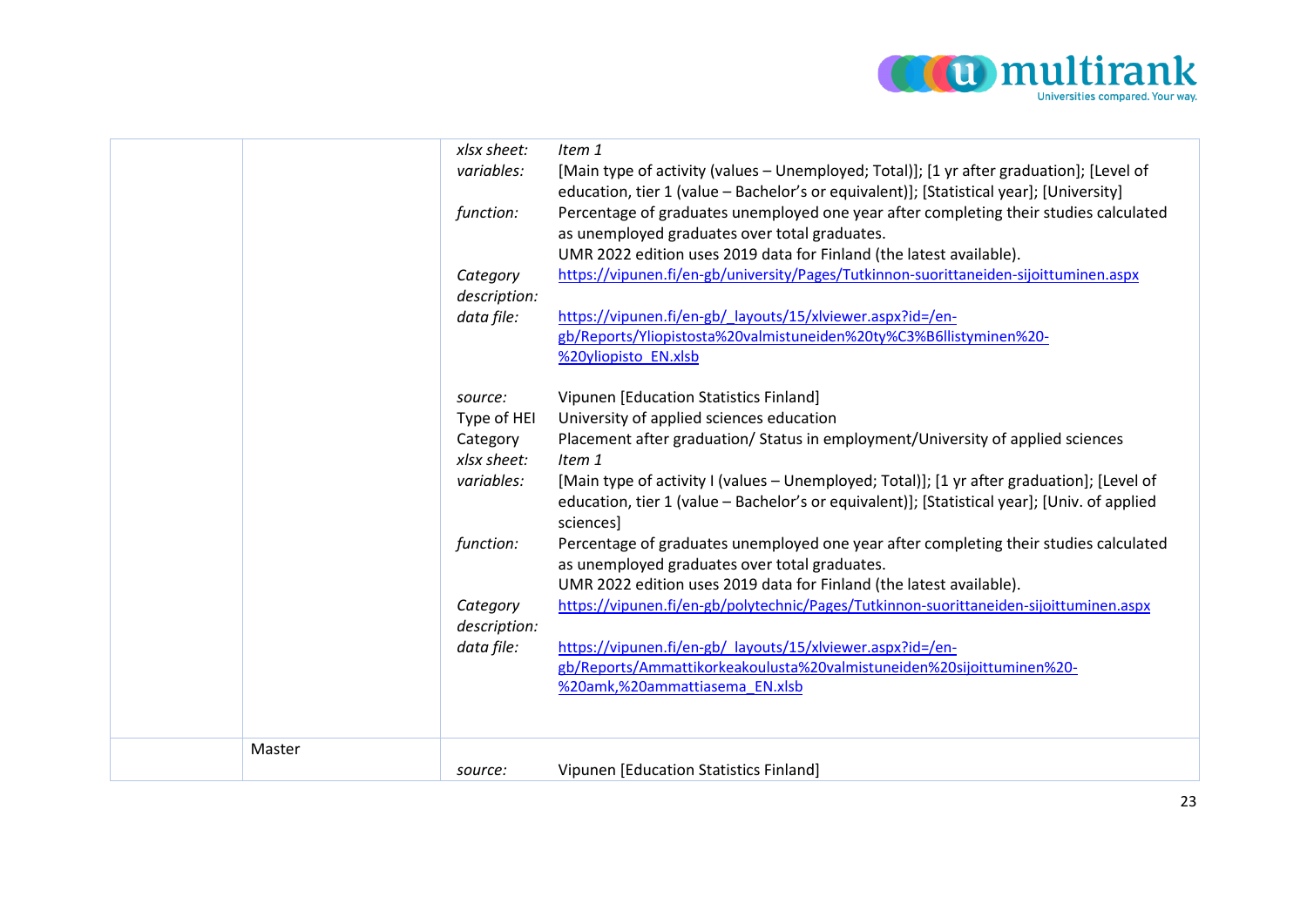

|  | Type of HEI<br>Category<br>xlsx sheet:<br>variables:<br>function:<br>Category | University education<br>Placement after graduation/ Entry into employment/ University<br>Item 1<br>[Main type of activity (values - Unemployed; Total)]; [1 yr after graduation]; [Level of<br>education, tier 1 (value - Master's or equivalent)]; [Statistical year]; [University]<br>Percentage of graduates unemployed one year after completing their studies calculated<br>as unemployed graduates over total graduates.<br>UMR 2022 edition uses 2019 datafor Finland (the latest available).<br>https://vipunen.fi/en-gb/university/Pages/Tutkinnon-suorittaneiden-sijoittuminen.aspx |
|--|-------------------------------------------------------------------------------|-----------------------------------------------------------------------------------------------------------------------------------------------------------------------------------------------------------------------------------------------------------------------------------------------------------------------------------------------------------------------------------------------------------------------------------------------------------------------------------------------------------------------------------------------------------------------------------------------|
|  | description:<br>data file:                                                    | https://vipunen.fi/en-gb/ layouts/15/xlviewer.aspx?id=/en-<br>gb/Reports/Yliopistosta%20valmistuneiden%20ty%C3%B6llistyminen%20-<br>%20yliopisto EN.xlsb                                                                                                                                                                                                                                                                                                                                                                                                                                      |
|  | source:<br>Type of HEI<br>Category<br>xlsx sheet:<br>variables:               | Vipunen [Education Statistics Finland]<br>University of applied sciences education<br>Placement after graduation/ Status in employment/University of applied sciences<br>Item 1<br>[Main type of activity I (values - Unemployed; Total)]; [1 yr after graduation]; [Level of<br>education, tier 1 (value - Master's or equivalent)]; [Statistical year]; [Univ. of applied<br>sciences]                                                                                                                                                                                                      |
|  | function:                                                                     | Percentage of graduates unemployed one year after completing their studies calculated<br>as unemployed graduates over total graduates.<br>UMR 2022 edition uses 2019 datafor Finland (the latest available).                                                                                                                                                                                                                                                                                                                                                                                  |
|  | Category<br>description:<br>data file:                                        | https://vipunen.fi/en-gb/polytechnic/Pages/Tutkinnon-suorittaneiden-sijoittuminen.aspx<br>https://vipunen.fi/en-gb/ layouts/15/xlviewer.aspx?id=/en-<br>gb/Reports/Ammattikorkeakoulusta%20valmistuneiden%20sijoittuminen%20-<br>%20amk,%20ammattiasema EN.xlsb                                                                                                                                                                                                                                                                                                                               |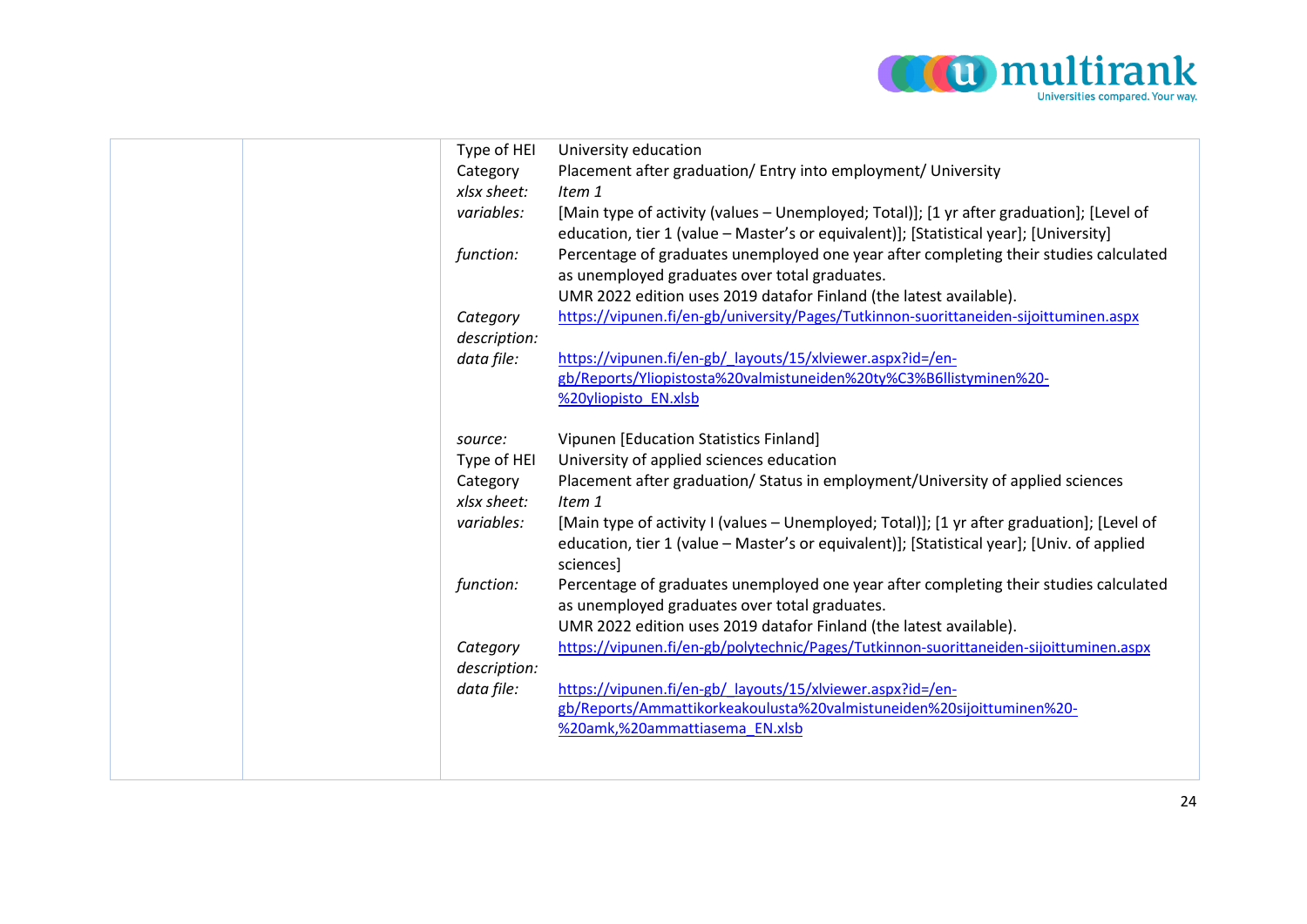

| Q13: Graduates | Bachelor |              |                                                                                                                                                                                         |
|----------------|----------|--------------|-----------------------------------------------------------------------------------------------------------------------------------------------------------------------------------------|
| in region      |          | source:      | Vipunen [Education Statistics Finland]                                                                                                                                                  |
|                |          | Type of HEI  | University education                                                                                                                                                                    |
|                |          | Category     | Placement after graduation/Regional Placement/ Region where the degree was attained                                                                                                     |
|                |          | xlsx sheet:  | Item 1                                                                                                                                                                                  |
|                |          | variables:   | [Region of degree]; [Region of residence]; [1 yr after graduation]; [Level of education, tier                                                                                           |
|                |          |              | 1 (value - Bachelor's or equivalent)]; [Statistical year]; [University]                                                                                                                 |
|                |          | function:    | Percentage of Bachelor's graduates employed in the region.                                                                                                                              |
|                |          |              | UMR 2022 edition uses 2019 data for Finland (the latest available).                                                                                                                     |
|                |          | Category     | https://vipunen.fi/en-gb/university/Pages/Tutkinnon-suorittaneiden-sijoittuminen.aspx                                                                                                   |
|                |          | description: |                                                                                                                                                                                         |
|                |          | data file:   | https://vipunen.fi/en-gb/ layouts/15/xlviewer.aspx?id=/en-                                                                                                                              |
|                |          |              | gb/Reports/Yliopistosta%20valmistuneiden%20ty%C3%B6llistyminen%20-                                                                                                                      |
|                |          |              | %20yliopisto EN.xlsb                                                                                                                                                                    |
|                |          | source:      | Vipunen [Education Statistics Finland]                                                                                                                                                  |
|                |          | Type of HEI  | University of applied sciences education                                                                                                                                                |
|                |          | Category     | Placement after graduation/ Regional Placement/ Region where the degree was attained                                                                                                    |
|                |          | xlsx sheet:  | Item 1                                                                                                                                                                                  |
|                |          | variables:   | [Region of degree]; [Region of residence]; [1 yr after graduation]; [Level of education, tier<br>1 (value – Bachelor's or equivalent)]; [Statistical year]; [Univ. of applied sciences] |
|                |          | function:    | Percentage of Bachelor's graduates employed in the region.                                                                                                                              |
|                |          |              | UMR 2022 edition uses 2019 data for Finland (the latest available).                                                                                                                     |
|                |          | Category     | https://vipunen.fi/en-gb/polytechnic/Pages/Tutkinnon-suorittaneiden-sijoittuminen.aspx                                                                                                  |
|                |          | description: |                                                                                                                                                                                         |
|                |          | data file:   | https://vipunen.fi/en-gb/_layouts/15/xlviewer.aspx?id=/en-                                                                                                                              |
|                |          |              | gb/Reports/Ammattikorkeakoulusta%20valmistuneiden%20aluell.%20sijoittuminen%20-                                                                                                         |
|                |          |              | %20suoritusmaakunta,%20asuinmaakunta EN.xlsb                                                                                                                                            |
|                | Master   |              |                                                                                                                                                                                         |
|                |          | source:      | Vipunen [Education Statistics Finland]                                                                                                                                                  |
|                |          | Type of HEI  | University education                                                                                                                                                                    |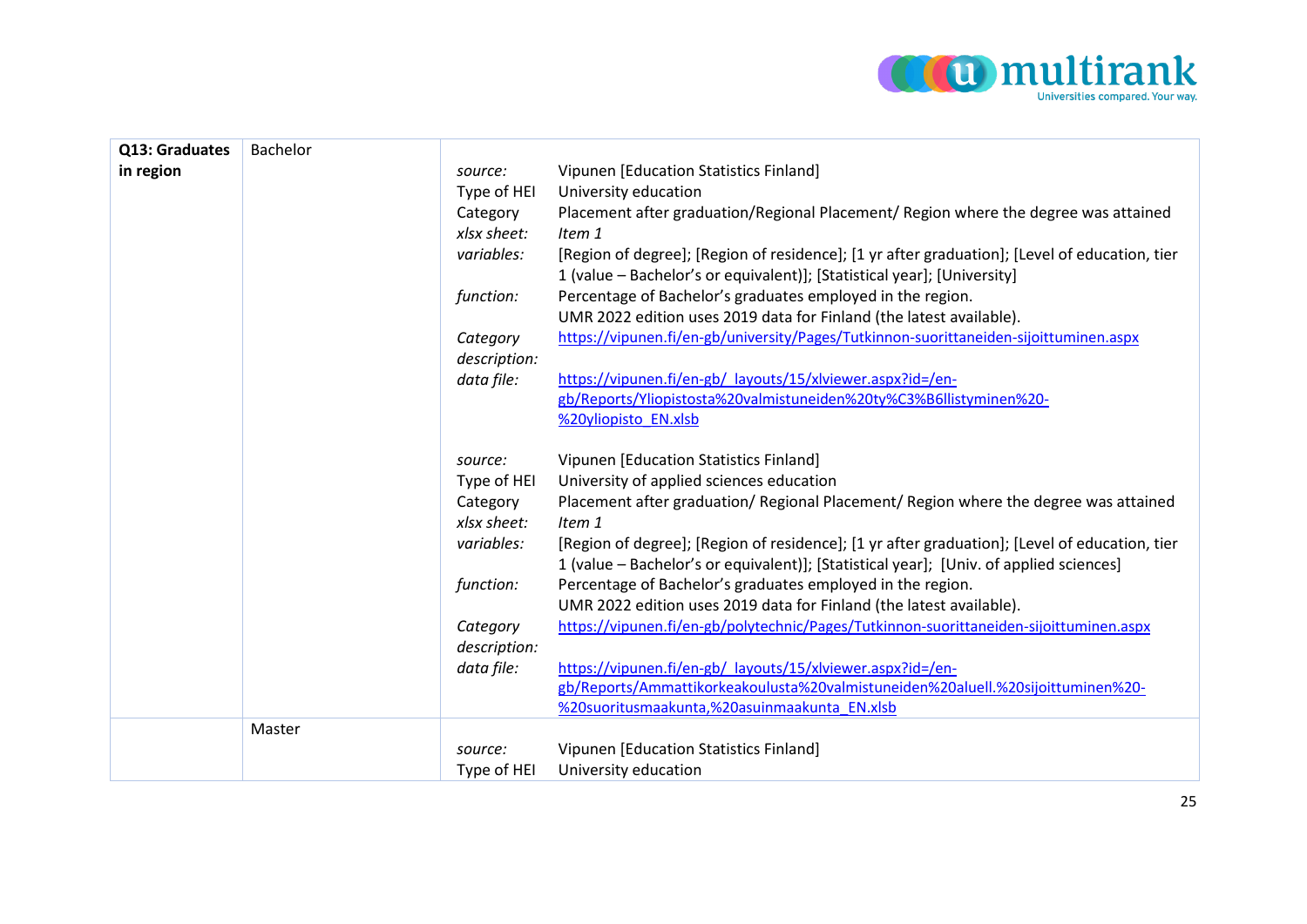

|             | Category<br>xlsx sheet:<br>variables:<br>function:<br>Category<br>description:<br>data file:<br>source:<br>Type of HEI<br>Category<br>xlsx sheet:<br>variables:<br>function:<br>Category<br>description:<br>data file: | Placement after graduation/ Entry into employment/ University<br>Item 1<br>[Region of degree]; [Region of residence]; [1 yr after graduation]; [Level of education, tier<br>1 (value - Master's or equivalent)]; [Statistical year]; [University]<br>Percentage of Master's graduates employed in the region.<br>UMR 2022 edition uses 2019 data for Finland (the latest available).<br>https://vipunen.fi/en-gb/university/Pages/Tutkinnon-suorittaneiden-sijoittuminen.aspx<br>https://vipunen.fi/en-gb/_layouts/15/xlviewer.aspx?id=/en-<br>gb/Reports/Yliopistosta%20valmistuneiden%20ty%C3%B6llistyminen%20-<br>%20yliopisto EN.xlsb<br>Vipunen [Education Statistics Finland]<br>University of applied sciences education<br>Placement after graduation/ Regional Placement/ Region where the degree was attained<br>Item 1<br>[Region of degree]; [Region of residence]; [1 yr after graduation]; [Level of education, tier<br>1 (value - Master's or equivalent)]; [Statistical year]; [Univ. of applied sciences]<br>Percentage of Master's graduates employed in the region.<br>UMR 2022 edition uses 2019 data for Finland (the latest available).<br>https://vipunen.fi/en-gb/polytechnic/Pages/Tutkinnon-suorittaneiden-sijoittuminen.aspx<br>https://vipunen.fi/en-gb/ layouts/15/xlviewer.aspx?id=/en-<br>gb/Reports/Ammattikorkeakoulusta%20valmistuneiden%20aluell.%20sijoittuminen%20-<br>%20suoritusmaakunta,%20asuinmaakunta_EN.xlsb |
|-------------|------------------------------------------------------------------------------------------------------------------------------------------------------------------------------------------------------------------------|----------------------------------------------------------------------------------------------------------------------------------------------------------------------------------------------------------------------------------------------------------------------------------------------------------------------------------------------------------------------------------------------------------------------------------------------------------------------------------------------------------------------------------------------------------------------------------------------------------------------------------------------------------------------------------------------------------------------------------------------------------------------------------------------------------------------------------------------------------------------------------------------------------------------------------------------------------------------------------------------------------------------------------------------------------------------------------------------------------------------------------------------------------------------------------------------------------------------------------------------------------------------------------------------------------------------------------------------------------------------------------------------------------------------------------------------------------|
| Region used |                                                                                                                                                                                                                        | 'Region of Residence' one year after graduation should match the 'Region of degree' (if an institution has<br>campuses in multiple regions, the region of residence for a graduate needs to match the specific region<br>where the degree was obtained.).                                                                                                                                                                                                                                                                                                                                                                                                                                                                                                                                                                                                                                                                                                                                                                                                                                                                                                                                                                                                                                                                                                                                                                                                |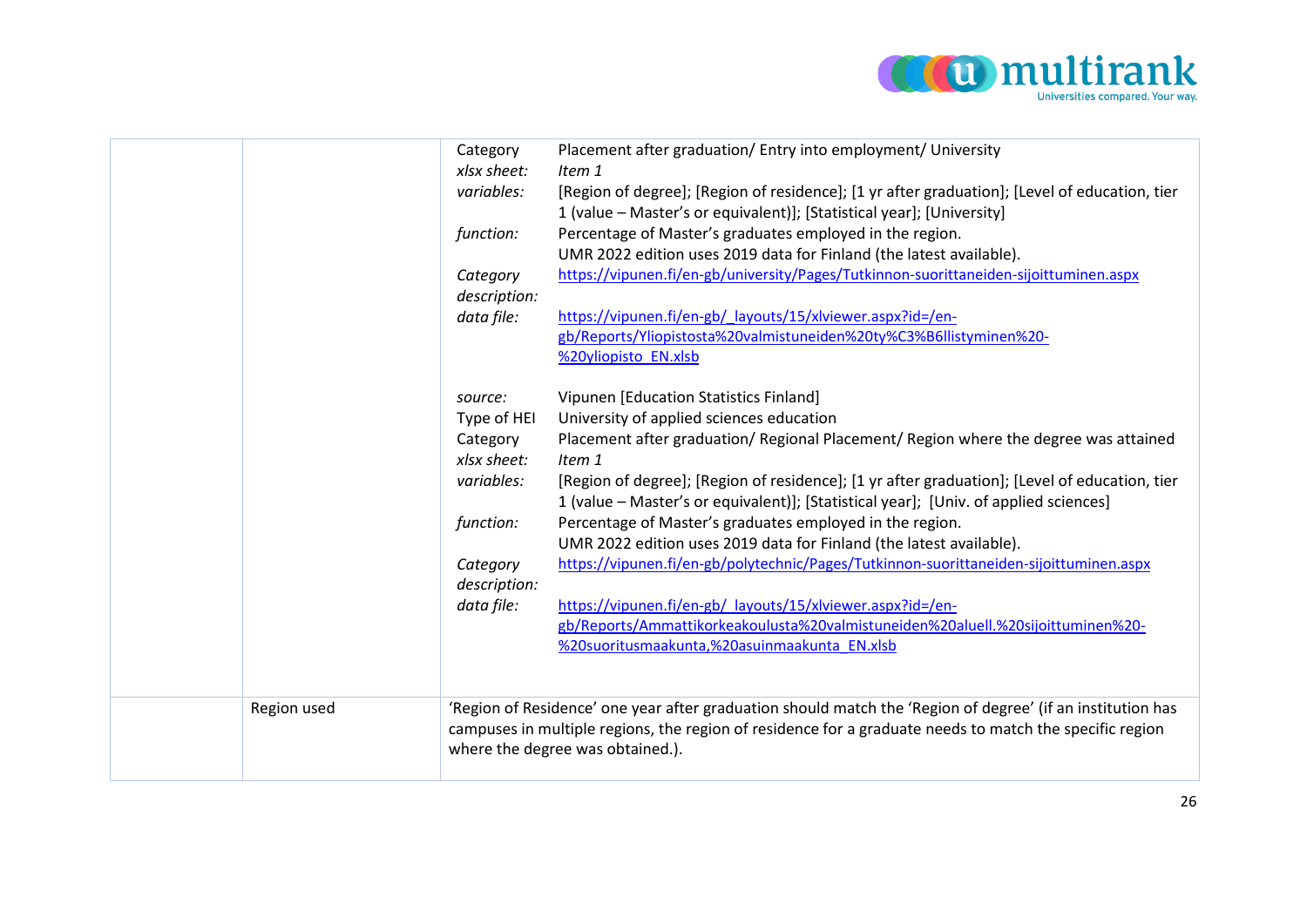

| Q14: Academic | Academic staff in FTEs |              |                                                                                                                                                                                                                         |
|---------------|------------------------|--------------|-------------------------------------------------------------------------------------------------------------------------------------------------------------------------------------------------------------------------|
| staff         |                        | source:      | Vipunen [Education Statistics Finland]                                                                                                                                                                                  |
|               |                        | Type of HEI  | University education                                                                                                                                                                                                    |
|               |                        | Category     | Personnel/Teaching and research staff at universities/ University                                                                                                                                                       |
|               |                        | xlsx sheet:  | Item 1                                                                                                                                                                                                                  |
|               |                        | variables:   | [Research career phase or hourly teaching]; [Person work years in universities];<br>[Statistical year]; [University]                                                                                                    |
|               |                        | function:    | Total number of academic staff expressed in full time equivalents (FTEs)                                                                                                                                                |
|               |                        | Category     | https://vipunen.fi/en-gb/university/Pages/Henkil%C3%B6st%C3%B6.aspx                                                                                                                                                     |
|               |                        | description: |                                                                                                                                                                                                                         |
|               |                        | data file:   | https://vipunen.fi/en-gb/ layouts/15/xlviewer.aspx?id=/en-                                                                                                                                                              |
|               |                        |              | gb/Reports/Yliopistojen%20opetus-%20ja%20tutkimushenkil%C3%B6kunta%20-                                                                                                                                                  |
|               |                        |              | %20yliopisto en.xlsb                                                                                                                                                                                                    |
|               |                        | source:      | Vipunen [Education Statistics Finland]                                                                                                                                                                                  |
|               |                        | Type of HEI  | University of applied sciences education                                                                                                                                                                                |
|               |                        | Category     | Personnel /Personnel in universities of applied sciences/ University of applied sciences                                                                                                                                |
|               |                        |              | education                                                                                                                                                                                                               |
|               |                        | xlsx sheet:  | Item 1                                                                                                                                                                                                                  |
|               |                        | variables:   | [Task categorization (values - Teaching staff; RDI staff)]; [Person work years]; [Statistical                                                                                                                           |
|               |                        |              | year]; [University of applied sciences]                                                                                                                                                                                 |
|               |                        | function:    | Total number of academic staff expressed in full time equivalents (FTEs)<br>https://vipunen.fi/en-gb/polytechnic/Pages/Henkil%C3%B6st%C3%B6.aspx                                                                        |
|               |                        | Category     |                                                                                                                                                                                                                         |
|               |                        | description: |                                                                                                                                                                                                                         |
|               |                        | data file:   | https://vipunen.fi/en-gb/ layouts/15/xlviewer.aspx?id=/en-<br>gb/Reports/Amk%20henkil%C3%B6st%C3%B6%20-%20amk EN.xlsb                                                                                                   |
|               |                        |              |                                                                                                                                                                                                                         |
|               |                        |              | Note from a country expert: The variable [Person work years in universities] refers to the number of FTE<br>employed in universities and [Person work years] refer to FTEs employed at Universities of applied science. |
|               |                        |              |                                                                                                                                                                                                                         |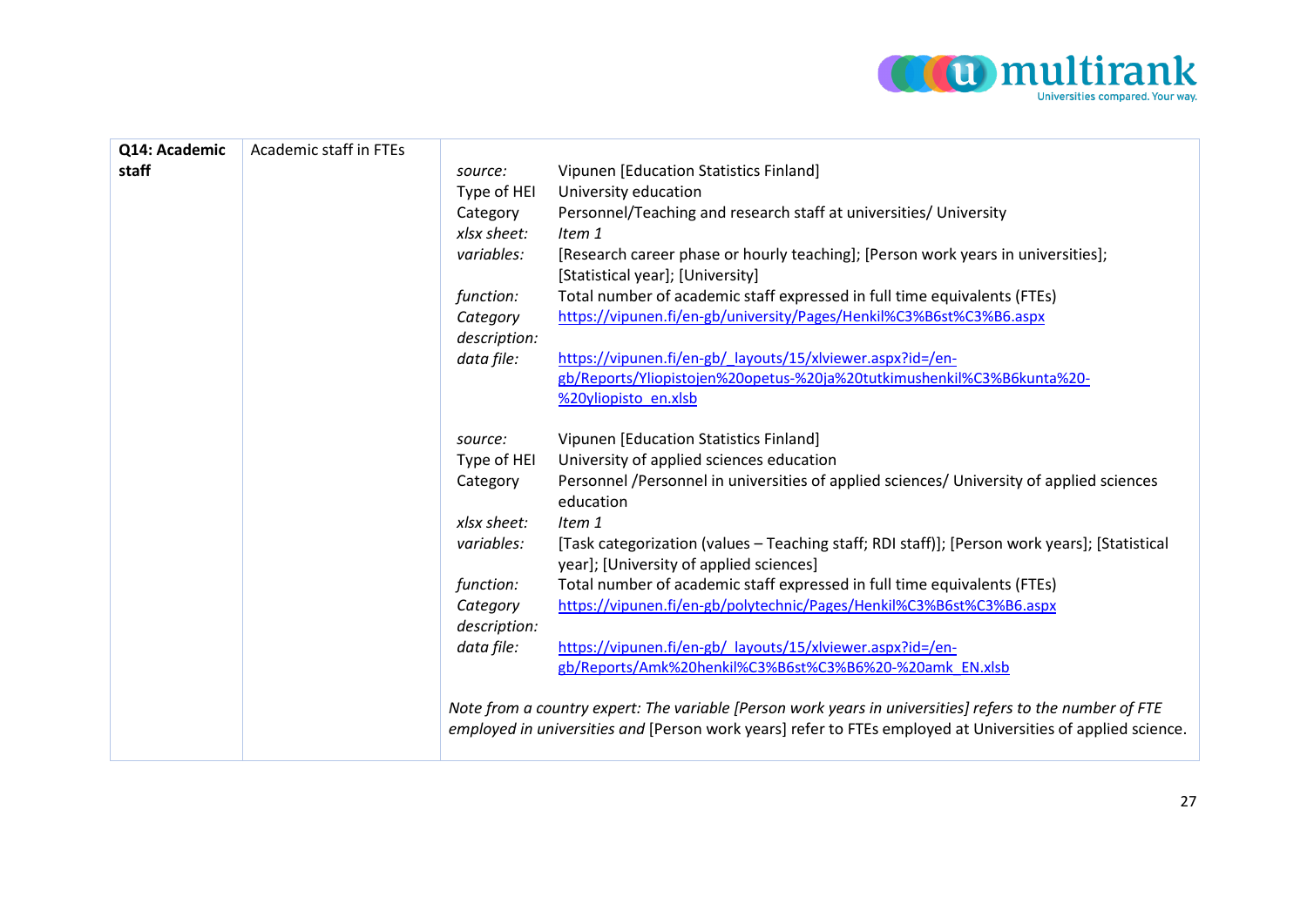

| academic staff with   | source:                  | Vipunen [Education Statistics Finland]                                                                                                                                                                                                  |
|-----------------------|--------------------------|-----------------------------------------------------------------------------------------------------------------------------------------------------------------------------------------------------------------------------------------|
| foreign nationality   | Type of HEI              | University of applied sciences education                                                                                                                                                                                                |
|                       | Category                 | Personnel /Personnel in universities of applied sciences/ University of applied sciences<br>education                                                                                                                                   |
|                       | xlsx sheet:              | Item 1                                                                                                                                                                                                                                  |
|                       | variables:               | [Task categorization (values - Teaching staff; RDI staff)]; [Person work years]; [Statistical<br>year]; [University of applied sciences]; [Nationality (value - Europe*; North America; Latin<br>America and Caribbean; Africa, Asia)]. |
|                       | function:                | Total number of academic staff expressed in full time equivalents (FTEs)                                                                                                                                                                |
|                       | Category<br>description: | https://vipunen.fi/en-gb/polytechnic/Pages/Henkil%C3%B6st%C3%B6.aspx                                                                                                                                                                    |
|                       | data file:               | https://vipunen.fi/en-gb/ layouts/15/xlviewer.aspx?id=/en-                                                                                                                                                                              |
|                       |                          | gb/Reports/Amk%20henkil%C3%B6st%C3%B6%20-%20amk EN.xlsb                                                                                                                                                                                 |
|                       |                          |                                                                                                                                                                                                                                         |
|                       |                          | Note: [Person work years] refer to FTEs employed at Universities of applied science. U-Multirank will                                                                                                                                   |
|                       |                          | estimate the share of foreign academic staff from FTE's instead of headcount and acknowledge it on its                                                                                                                                  |
|                       |                          | website in the comment section next to the indicator. For the variable [nationality]* the category Europe                                                                                                                               |
|                       | excludes Finland.        |                                                                                                                                                                                                                                         |
| female academic staff |                          |                                                                                                                                                                                                                                         |
|                       | source:                  | Vipunen [Education Statistics Finland]                                                                                                                                                                                                  |
|                       | Type of HEI              | University education                                                                                                                                                                                                                    |
|                       | Category                 | Personnel/Teaching and research staff at universities/ University                                                                                                                                                                       |
|                       | xlsx sheet:              | Item 1                                                                                                                                                                                                                                  |
|                       | variables:               | [Research career phase or hourly teaching]; [Person work years in universities];                                                                                                                                                        |
|                       |                          | [Statistical year]; [University]; [Gender(value – female)]                                                                                                                                                                              |
|                       | function:                | Total number of female academic staff expressed in headcount (HC)                                                                                                                                                                       |
|                       | Category                 | https://vipunen.fi/en-gb/university/Pages/Henkil%C3%B6st%C3%B6.aspx                                                                                                                                                                     |
|                       | description:             |                                                                                                                                                                                                                                         |
|                       | data file:               | https://vipunen.fi/en-gb/ layouts/15/xlviewer.aspx?id=/en-                                                                                                                                                                              |
|                       |                          | gb/Reports/Yliopistojen%20opetus-%20ja%20tutkimushenkil%C3%B6kunta%20-                                                                                                                                                                  |
|                       |                          | %20yliopisto en.xlsb                                                                                                                                                                                                                    |
|                       |                          |                                                                                                                                                                                                                                         |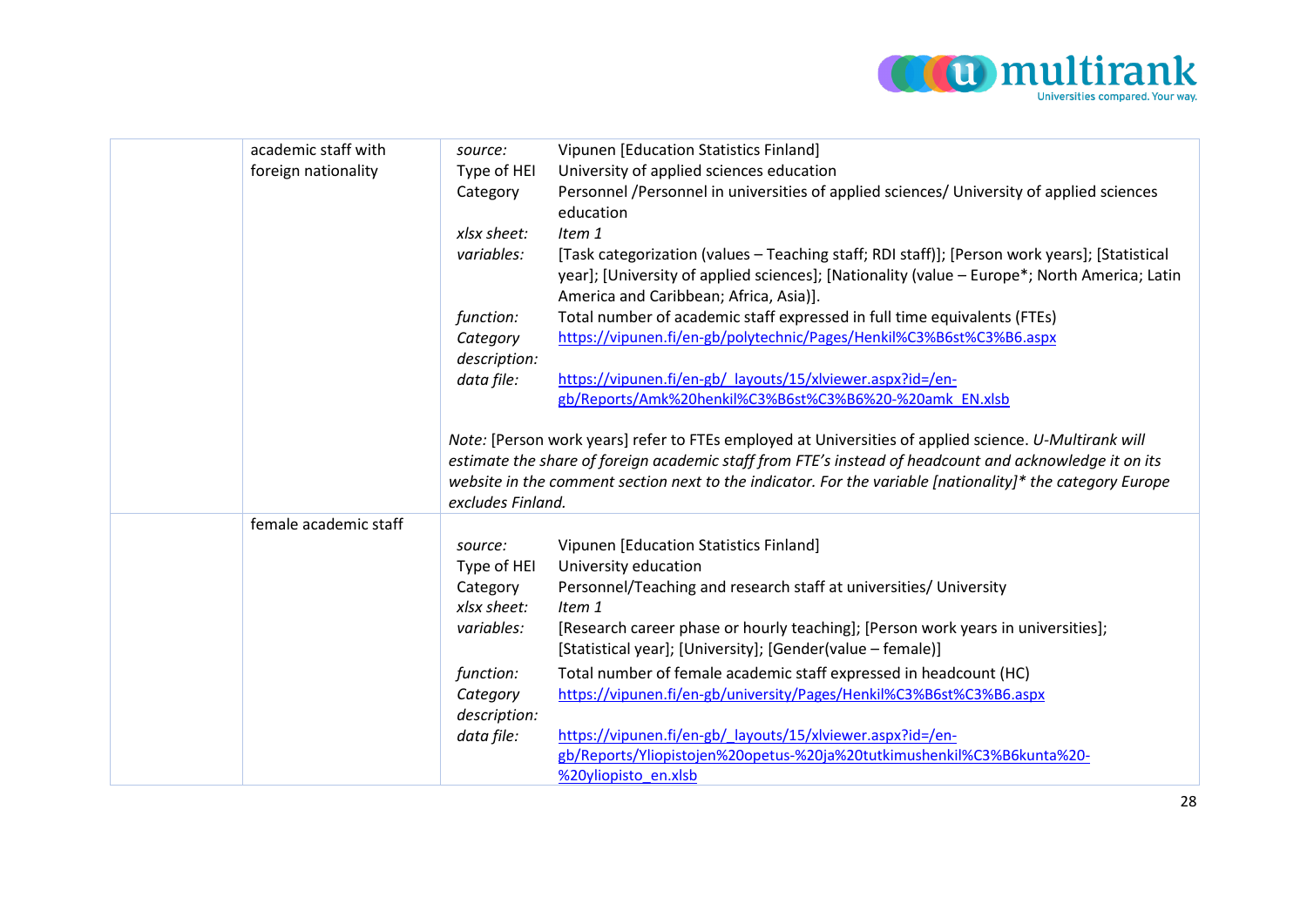

|  | source:                  | Vipunen [Education Statistics Finland]                                                                                                                                                                                                                                                                                                                                                                       |
|--|--------------------------|--------------------------------------------------------------------------------------------------------------------------------------------------------------------------------------------------------------------------------------------------------------------------------------------------------------------------------------------------------------------------------------------------------------|
|  | Type of HEI              | University of applied sciences education                                                                                                                                                                                                                                                                                                                                                                     |
|  | Category                 | Personnel /Personnel in universities of applied sciences/ University of applied sciences<br>education; [Gender(value - female)]                                                                                                                                                                                                                                                                              |
|  | xlsx sheet:              | Item 1                                                                                                                                                                                                                                                                                                                                                                                                       |
|  | variables:               | [Task categorization (values - Teaching staff; RDI staff)]; [Person work years]; [Statistical<br>year]; [University of applied sciences]                                                                                                                                                                                                                                                                     |
|  | function:                | Total number of female academic staff expressed in full time equivalents (FTEs)                                                                                                                                                                                                                                                                                                                              |
|  | Category<br>description: | https://vipunen.fi/en-gb/polytechnic/Pages/Henkil%C3%B6st%C3%B6.aspx                                                                                                                                                                                                                                                                                                                                         |
|  | data file:               | https://vipunen.fi/en-gb/ layouts/15/xlviewer.aspx?id=/en-                                                                                                                                                                                                                                                                                                                                                   |
|  |                          | gb/Reports/Amk%20henkil%C3%B6st%C3%B6%20-%20amk EN.xlsb                                                                                                                                                                                                                                                                                                                                                      |
|  |                          |                                                                                                                                                                                                                                                                                                                                                                                                              |
|  |                          | Note from a country expert: 'The variable [Person work years in universities] refers to the number of FTE<br>employed in universities and [Person work years] refer to FTEs employed at Universities of applied<br>science.' U-Multirank will estimate the share of female academic staff from FTE's instead of headcount and<br>acknowledge it on its website in the comment section next to the indicator. |
|  |                          |                                                                                                                                                                                                                                                                                                                                                                                                              |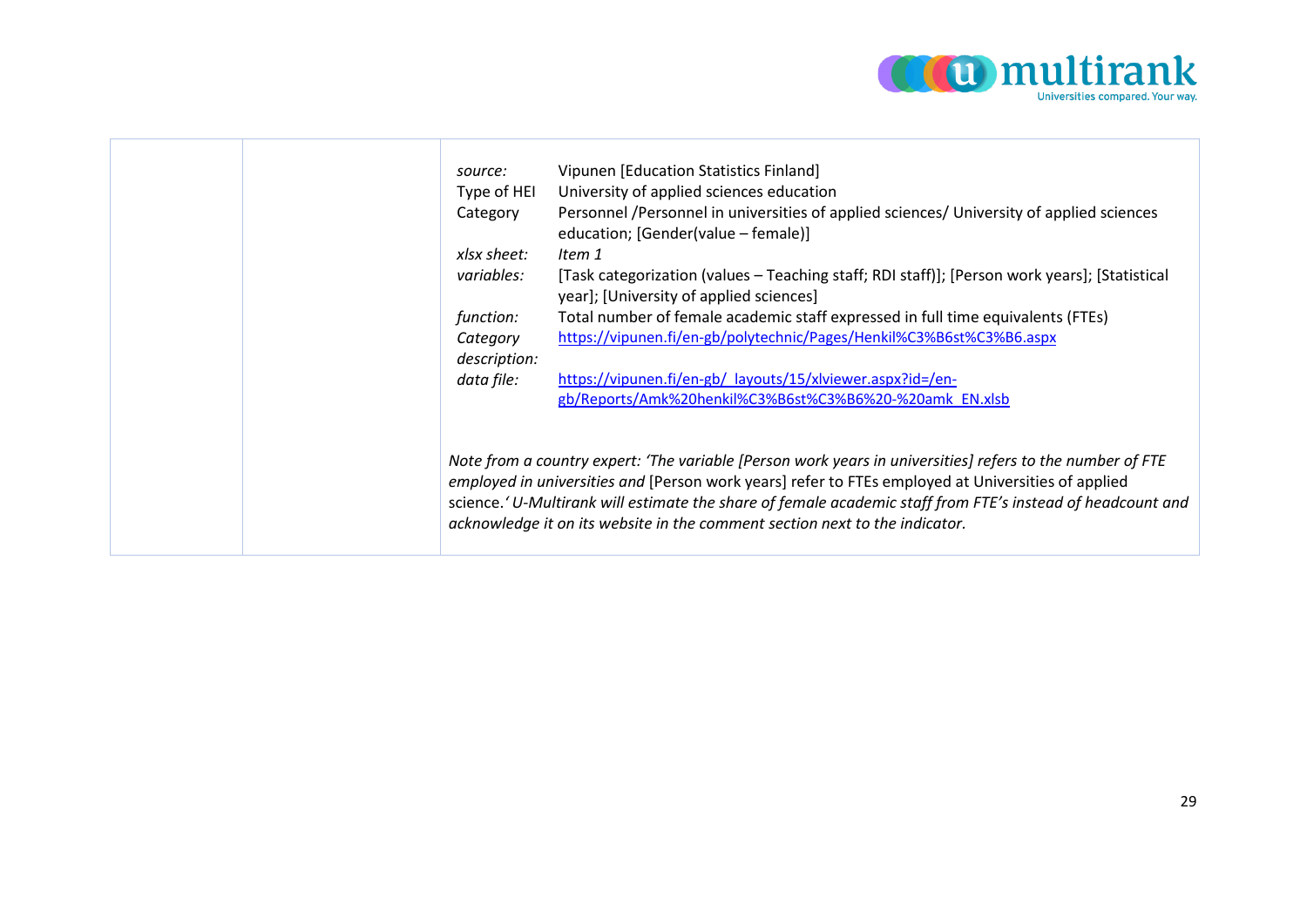

| Doctoral candidates       | source:      | Vipunen [Education Statistics Finland]                                                                    |
|---------------------------|--------------|-----------------------------------------------------------------------------------------------------------|
| counted as academic staff | Type of HEI  | University education                                                                                      |
| in FTEs                   | Category     | Personnel/Teaching and research staff at universities/ University                                         |
|                           | xlsx sheet:  | Item 1                                                                                                    |
|                           | variables:   | [Research career phase or hourly teaching (value - Level 1 (e.g. Doctoral student)];                      |
|                           |              | [Person work years in universities]; [Statistical year]; [University]                                     |
|                           | function:    | Total number of doctoral candidates counted as academic staff expressed in full time                      |
|                           |              | equivalents (FTEs)                                                                                        |
|                           | Category     | https://vipunen.fi/en-gb/university/Pages/Henkil%C3%B6st%C3%B6.aspx                                       |
|                           | description: |                                                                                                           |
|                           | data file:   | https://vipunen.fi/en-gb/ layouts/15/xlviewer.aspx?id=/en-                                                |
|                           |              | gb/Reports/Yliopistojen%20opetus-%20ja%20tutkimushenkil%C3%B6kunta%20-                                    |
|                           |              | %20yliopisto en.xlsb                                                                                      |
| Female doctoral           | source:      | Vipunen [Education Statistics Finland]                                                                    |
| candidates                | Type of HEI  | University education                                                                                      |
|                           | Category     | Personnel/Teaching and research staff at universities/ University                                         |
|                           | xlsx sheet:  | Item 1                                                                                                    |
|                           | variables:   | [Research career phase or hourly teaching (value - Level 1 (e.g. Doctoral student)];                      |
|                           |              | [Person work years in universities]; [Statistical year]; [University]; [Gender(value -                    |
|                           |              | female)]                                                                                                  |
|                           | function:    | Total number of female doctoral candidates expressed in headcount (HC)                                    |
|                           | Category     | https://vipunen.fi/en-gb/university/Pages/Henkil%C3%B6st%C3%B6.aspx                                       |
|                           | description: |                                                                                                           |
|                           | data file:   | https://vipunen.fi/en-gb/ layouts/15/xlviewer.aspx?id=/en-                                                |
|                           |              | gb/Reports/Yliopistojen%20opetus-%20ja%20tutkimushenkil%C3%B6kunta%20-                                    |
|                           |              | %20yliopisto en.xlsb                                                                                      |
|                           |              |                                                                                                           |
|                           |              | Note from a country expert: 'The variable [Person work years in universities] refers to the number of FTE |
|                           |              | employed.' U-Multirank will estimate the share of female doctoral candidates counted as academic staff    |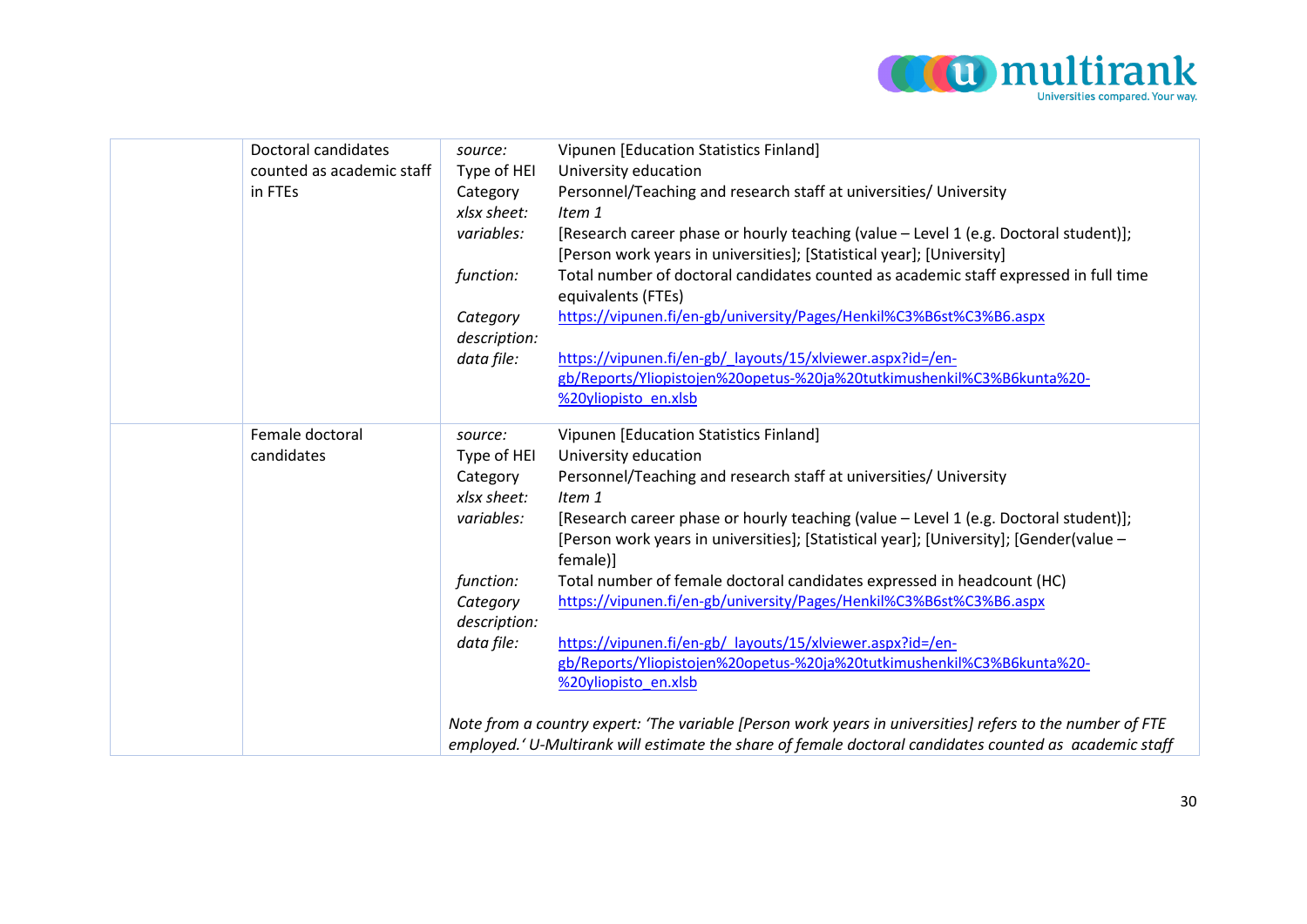

|                          |                                    | from FTE's instead of headcount and acknowledge it on its website in the comment section next to the<br><i>indicator.</i>                                                                                                                                                                                                                                                                                                                                                                                                                                                                                                                                                                                                                                                                                                                                                                                                                                                                                                                                                                                          |
|--------------------------|------------------------------------|--------------------------------------------------------------------------------------------------------------------------------------------------------------------------------------------------------------------------------------------------------------------------------------------------------------------------------------------------------------------------------------------------------------------------------------------------------------------------------------------------------------------------------------------------------------------------------------------------------------------------------------------------------------------------------------------------------------------------------------------------------------------------------------------------------------------------------------------------------------------------------------------------------------------------------------------------------------------------------------------------------------------------------------------------------------------------------------------------------------------|
| Q15: Post-docs           | Post docs (head-count)             | Vipunen [Education Statistics Finland]<br>source:<br>University education<br>Type of HEI<br>Personnel/Teaching and research staff at universities/ University<br>Category<br>xlsx sheet:<br>Item 1<br>[Research career phase or hourly teaching (value - Level 1 (e.g. Postdoctoral researcher)];<br>variables:<br>[Person work years in universities]; [Statistical year]; [University]<br>Total number of doctoral candidates counted as academic staff expressed in full time<br>function:<br>equivalents (FTEs)<br>https://vipunen.fi/en-gb/university/Pages/Henkil%C3%B6st%C3%B6.aspx<br>Category<br>description:<br>https://vipunen.fi/en-gb/_layouts/15/xlviewer.aspx?id=/en-<br>data file:<br>gb/Reports/Yliopistojen%20opetus-%20ja%20tutkimushenkil%C3%B6kunta%20-<br>%20yliopisto en.xlsb<br>Note from a country expert: 'The variable [Person work years in universities] refers to the number of FTE<br>employed in universities.' U-Multirank will estimate the share of postdocs from FTE's instead of headcount<br>and acknowledge it on its website in the comment section next to the indicator. |
| Q20: Research<br>outputs | Number of academic<br>publications | Vipunen [Education Statistics Finland]<br>source:<br>University education<br>Type of HEI<br>Publications/Publications/ University<br>Category<br>xlsx sheet:<br>Item 1<br>variables:<br>[Publications]; [Main Publication Category]; [Statistical year]; [University]<br>Values selected for [Main Publication Category]: A Peer-reviewed scientific articles; C<br>Scientific books (monographs); G Theses                                                                                                                                                                                                                                                                                                                                                                                                                                                                                                                                                                                                                                                                                                        |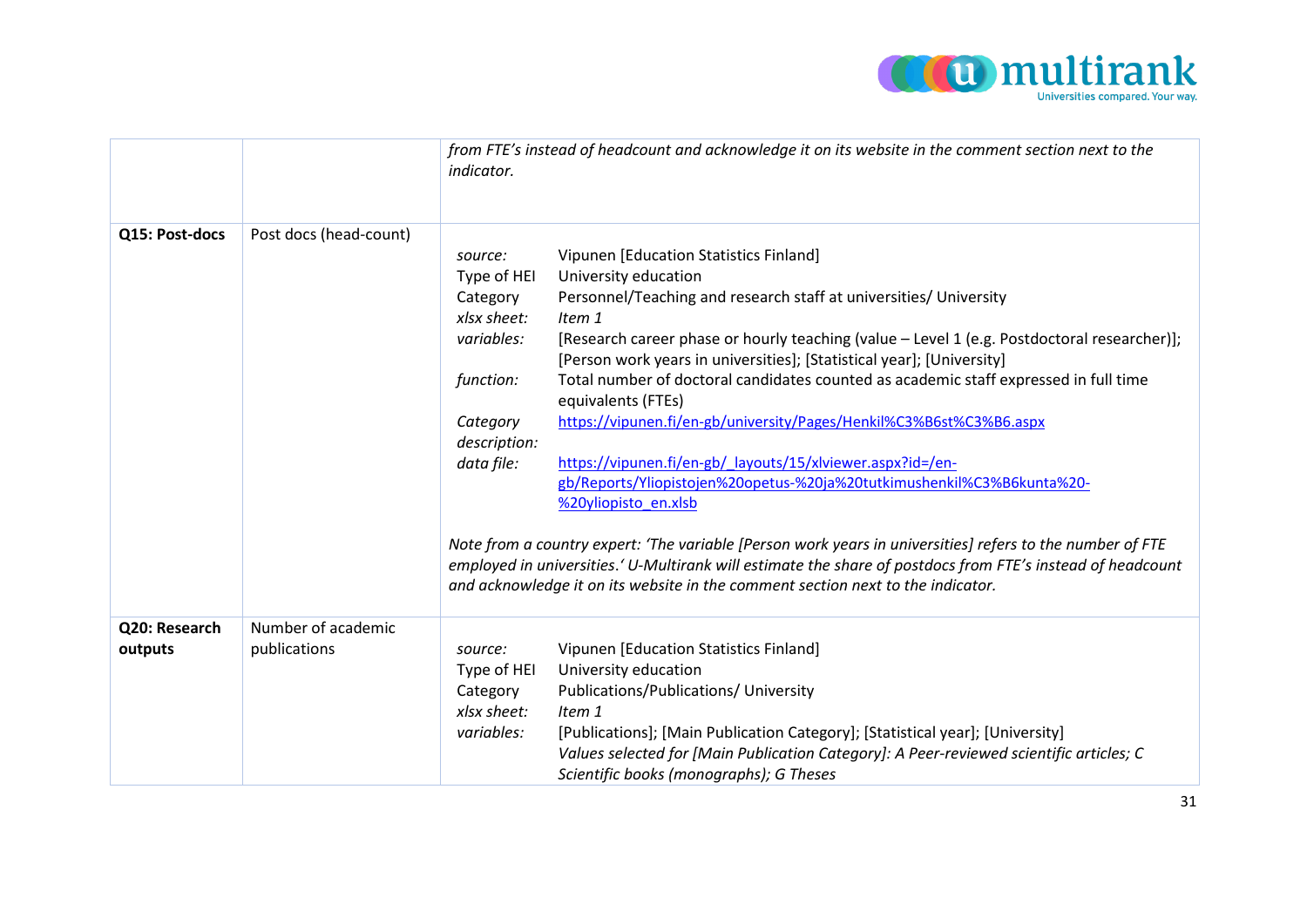

|                                        | function:<br>Category<br>description:<br>data file:                                                                    | Total number of academic publications;<br>UMR 2022 edition uses one of the year's for 2018, 2019 and 2020 data.<br>https://vipunen.fi/en-gb/university/Pages/Julkaisut.aspx<br>https://vipunen.fi/en-gb/ layouts/15/xlviewer.aspx?id=/en-<br>gb/Reports/Yliopistokoulutus%20-%20julkaisut%20-%20yliopisto en.xlsb                                                                                                                                                                                                                                                                                                                                                                                                                |
|----------------------------------------|------------------------------------------------------------------------------------------------------------------------|----------------------------------------------------------------------------------------------------------------------------------------------------------------------------------------------------------------------------------------------------------------------------------------------------------------------------------------------------------------------------------------------------------------------------------------------------------------------------------------------------------------------------------------------------------------------------------------------------------------------------------------------------------------------------------------------------------------------------------|
|                                        | source:<br>Type of HEI<br>Category<br>xlsx sheet:<br>variables:<br>function:<br>Category<br>description:<br>data file: | Vipunen [Education Statistics Finland]<br>University of applied sciences education<br>Publication/Publications/University of applied sciences<br>Item 1<br>[Publications]; [Main Publication Category]; [Statistical year]; [Univ. of applied sciences]<br>Values selected for [Main Publication Category]: A Peer-reviewed scientific articles; C<br>Scientific books (monographs); G Theses<br>Total number of academic publications;<br>UMR 2022 edition uses one of the year's for 2018, 2019 and 2020 data.<br>https://vipunen.fi/en-gb/polytechnic/Pages/Julkaisut.aspx<br>https://vipunen.fi/en-gb/ layouts/15/xlviewer.aspx?id=/en-<br>gb/Reports/Ammattikorkeakoulutus%20-%20julkaisut%20-%20ammattikorkeakoulu en.xlsb |
| Number of professional<br>publications | source:<br>Type of HEI<br>Category<br>xlsx sheet:<br>variables:                                                        | Vipunen [Education Statistics Finland]<br>University education<br>Publications/Publications/ University<br>Item 1<br>[Publications]; [Main Publication Category]; [Statistical year]; [University]<br>Values selected for [Main Publication Category]: D Publications intended for professional<br>communities                                                                                                                                                                                                                                                                                                                                                                                                                   |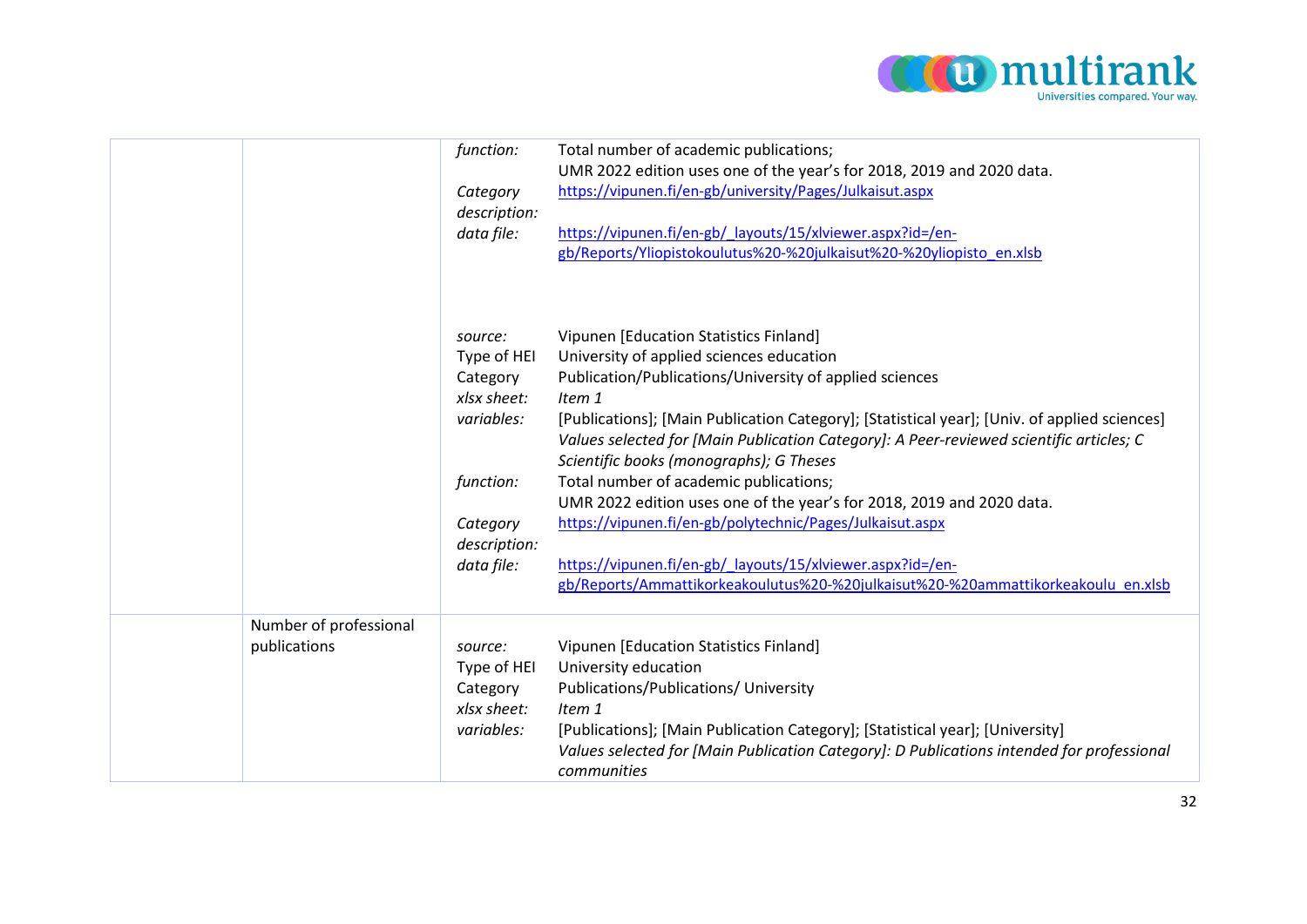

|                                           | function:<br>Category<br>description:<br>data file:             | Total number of professional publications;<br>UMR 2022 edition uses one of the year's for 2018, 2019 and 2020 data.<br>https://vipunen.fi/en-gb/university/Pages/Julkaisut.aspx<br>https://vipunen.fi/en-gb/ layouts/15/xlviewer.aspx?id=/en-<br>gb/Reports/Yliopistokoulutus%20-%20julkaisut%20-%20yliopisto en.xlsb                                               |
|-------------------------------------------|-----------------------------------------------------------------|---------------------------------------------------------------------------------------------------------------------------------------------------------------------------------------------------------------------------------------------------------------------------------------------------------------------------------------------------------------------|
|                                           | source:<br>Type of HEI<br>Category<br>xlsx sheet:<br>variables: | Vipunen [Education Statistics Finland]<br>University of applied sciences education<br>Publication/Publications/University of applied sciences<br>Item 1<br>[Publications]; [Main Publication Category]; [Statistical year]; [Univ. of applied sciences]<br>Values selected for [Main Publication Category]: D Publications intended for professional<br>communities |
|                                           | function:<br>Category<br>description:<br>data file:             | Total number of professional publications;<br>UMR 2022 edition uses one of the year's for 2018, 2019 and 2020 data.<br>https://vipunen.fi/en-gb/polytechnic/Pages/Julkaisut.aspx<br>https://vipunen.fi/en-gb/ layouts/15/xlviewer.aspx?id=/en-<br>gb/Reports/Ammattikorkeakoulutus%20-%20julkaisut%20-%20ammattikorkeakoulu en.xlsb                                 |
| Number of art-related<br>research outputs | source:<br>Type of HEI<br>Category<br>xlsx sheet:<br>variables: | Vipunen [Education Statistics Finland]<br>University education<br>Publications/Publications/ University<br>Item 1<br>[Publications]; [Main Publication Category]; [Statistical year]; [University]<br>Values selected for [Main Publication Category]: F Public artistic and design activities                                                                      |
|                                           | function:                                                       | Total number of arts output;                                                                                                                                                                                                                                                                                                                                        |